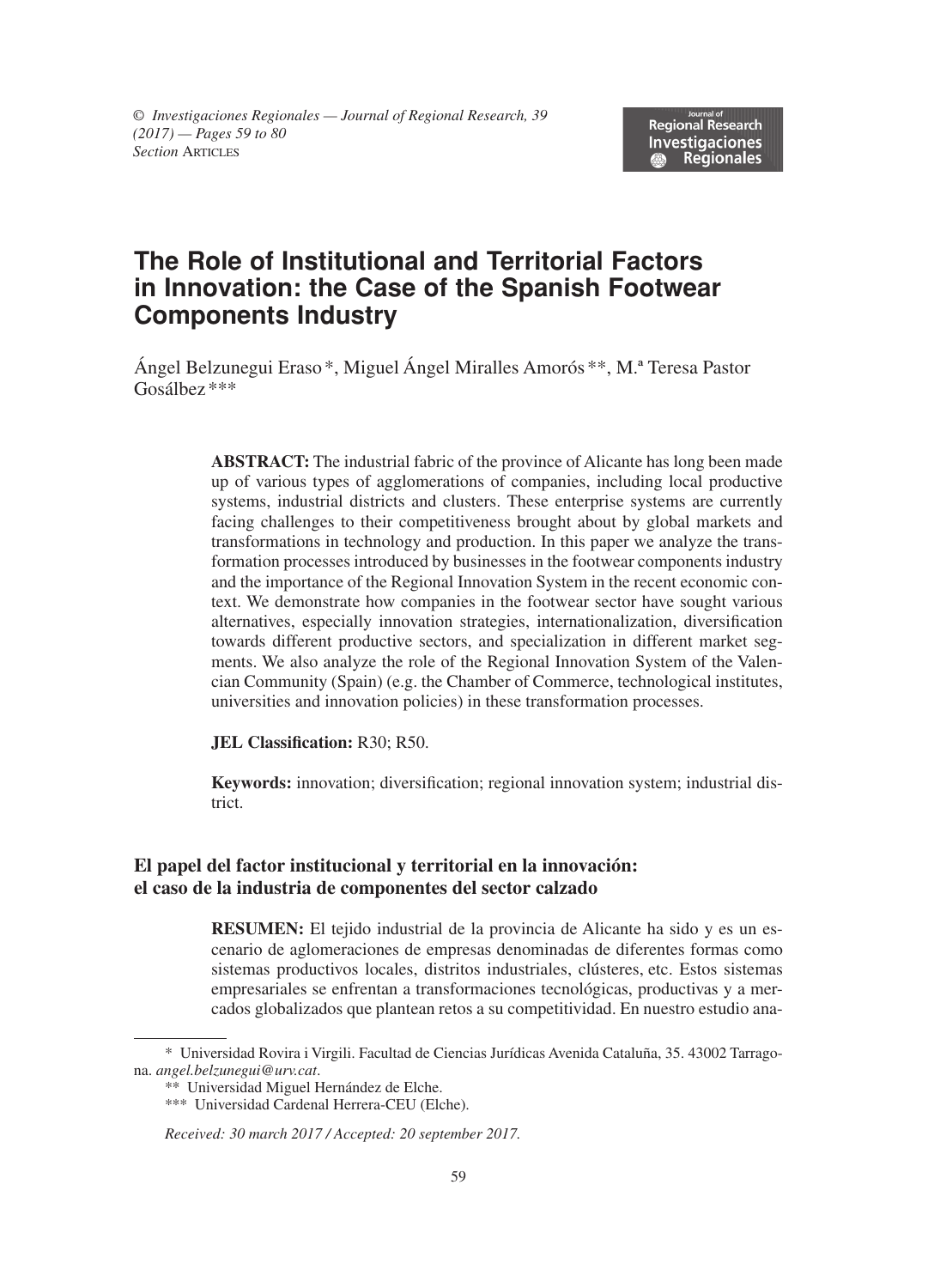lizamos los procesos de transformación que han protagonizado las empresas del sector de componentes del calzado y la importancia del Sistema Regional de Innovación ante el reciente contexto económico. Mostramos como las empresas del sector han seguido distintas alternativas destacando las estrategias de innovación, internacionalización, diversificación hacia distintos sectores productivos, y especialización en segmentos del mercado. Y analizamos también el papel que juega el Sistema Regional de Innovación Valenciano (Cámara de Comercio, institutos tecnológicos, universidades, políticas de fomento de la innovación,…) en estos procesos de transformación.

**Clasificación JEL:** R30: R50.

**Palabras clave:** innovación; diversificación; sistema regional de innovación; distrito industrial.

#### **1. Introduction**

The need to innovate has always been an important factor in the survival of all types of organizations. In its broadest sense, innovation is understood as the transformation of processes that enable an organization to perform its tasks more efficiently and more effectively. From this perspective, innovation is synonymous with adaptation. As economic globalization has continued to develop, innovation has become a major ally for companies since it radically changes the sources of added value creation (Pavón and Hidalgo, 1997; Escorsa and Valls, 2005; Vázquez, 2005; Morcillo, 2006; Nieto, 2008; Puig and Debón, 2012). This situation has been reinforced by the impact of the financial crisis that began in 2007, which highlighted once more that it is no longer just companies that must compete with other companies from elsewhere in the world but also entire economic territorial regions, i.e. social and business ecosystems are also now competing on a global scale (Gómez and Vaquero, 2015). In this context, innovation has adopted a crucial role in today's economy.

To better understand innovation as a business strategy, case studies are needed that illustrate how this strategy has been incorporated in changing environments. As an object of study, innovation processes have acquired their own identity and have now become a consolidated area of research. However, this does not mean that further research cannot be conducted into certain issues related to the undoubtedly prominent role territory has acquired because of how it affects the incorporation of innovation into industry (Méndez, 1998). In this paper we present the results of a study conducted in a specific industry (the footwear industry) to determine the dynamics of innovation displayed by companies in a certain business ecosystem. We will attempt to determine to what extent these companies rely on the institutional context to implement their innovation strategies. By «institutional context», here we mean one of the components of the Regional Innovation System (RIS). In answering this question, we also aim to identify other key sources of innovation.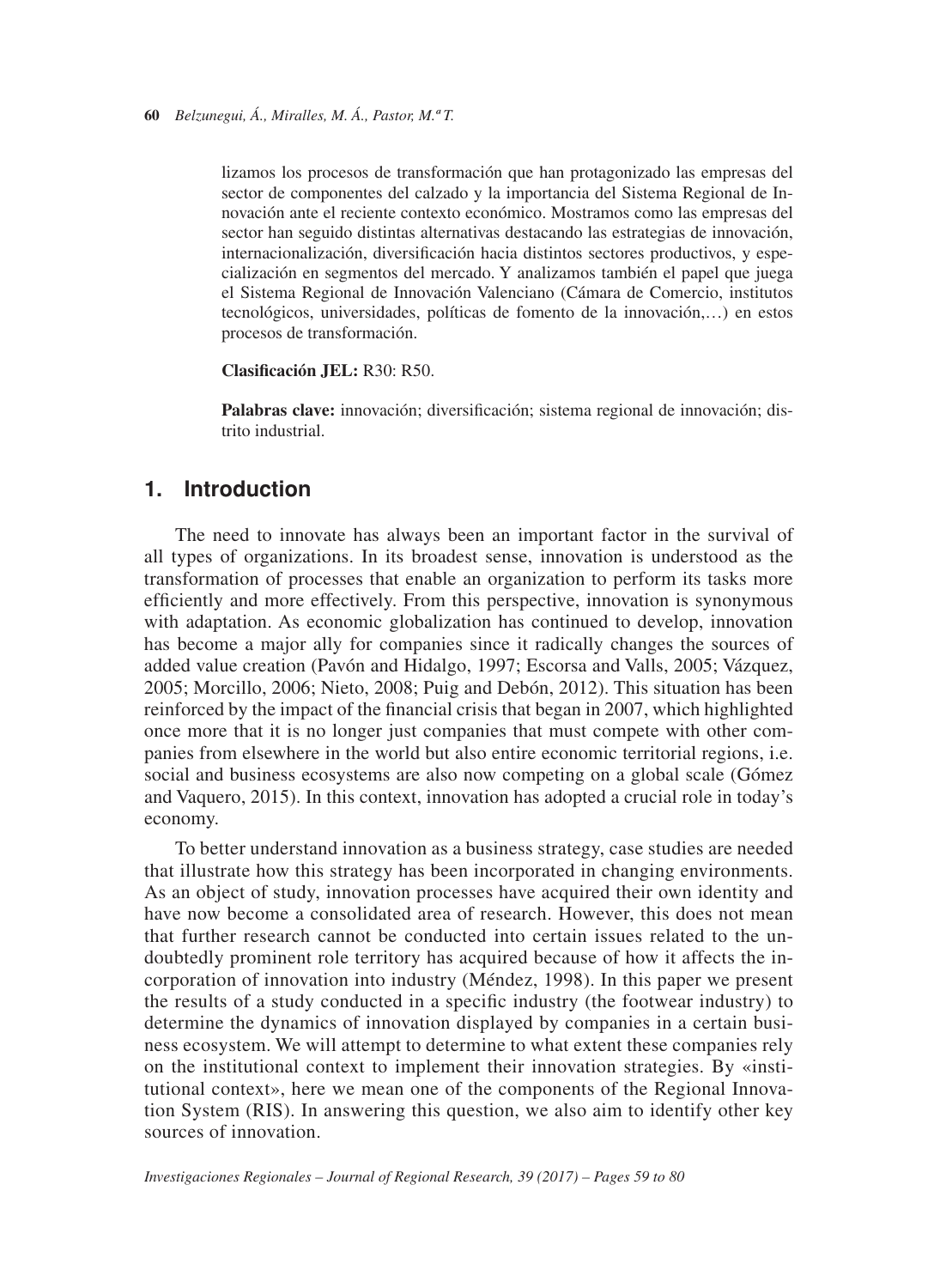Our initial hypothesis is that the innovation dynamics of companies in the footwear components industry in a given socio-business ecosystem (the city of Elche) depend more on the network of inter-company relations than the use of institutional elements and resources. In other words, innovation is characterized more by the internal dynamics and logic of the business network, which to some extent are autonomous from the institutional framework.

Our analysis confirms our hypothesis that the informal and autonomous links between companies play a more important role in innovation than institutional factors, represented here by the entities and institutions of the RIS. Innovation also depends on factors such as market orientation (since exporting companies are more innovative) but not on company size (since no significant relationship exists between company size and innovation). A certain amount of cooperation within the business system is relevant when adopting an innovation strategy. In our case study, therefore, we discuss the notion of ecosystem of innovation (Navarro, Benavente and Crespi, 2016; Marqueríe, 2016) (which is supported by cross-learning), the sharing of productive experiences, and a territorial location that serves as a framework for innovation (to some extent it also makes up for the institutional RIS deficiencies identified by the stakeholders themselves).

Following this introduction, we briefly describe the productive sector analysed in this study and report the high degree of business concentration in the footwear components industry in the province of Alicante, Spain. We then present several key concepts behind the theoretical framework we have used to analyse this sector. Next we describe our methodology and present our most important results. Finally, we provide a summary, by way of conclusion, discuss our findings, identify possible future lines of research, and make several brief recommendations for the sector.

### **2. The footwear components industry in Spain**

The Spanish footwear components sector is characterized by high territorial concentration. The Valencian Community is home to 82% of Spanish footwear components companies and 65% of workers in the sector, mainly located in the towns of Elche<sup>1</sup>, Elda-Petrel, Villena and Vall d'Uxó. Figure 1 shows the Spanish provinces that are home to the most companies in this sector.

A high percentage of the manufacturing industry of the Valencian Community is found in the province of Alicante. Production and exports are currently increasing in the footwear and footwear components industries both in the province and in the Autonomous Community as a whole. At the start of the 21st century, the footwear components sector was severely affected first by globalization (turnover bottomed out in 2005) and then by the recession. However, the footwear components industry

<sup>&</sup>lt;sup>1</sup> Of the companies in the sector located in the Valencian Community, approximately 60% are found in the town of Elche (AEC Activities Report, 2016).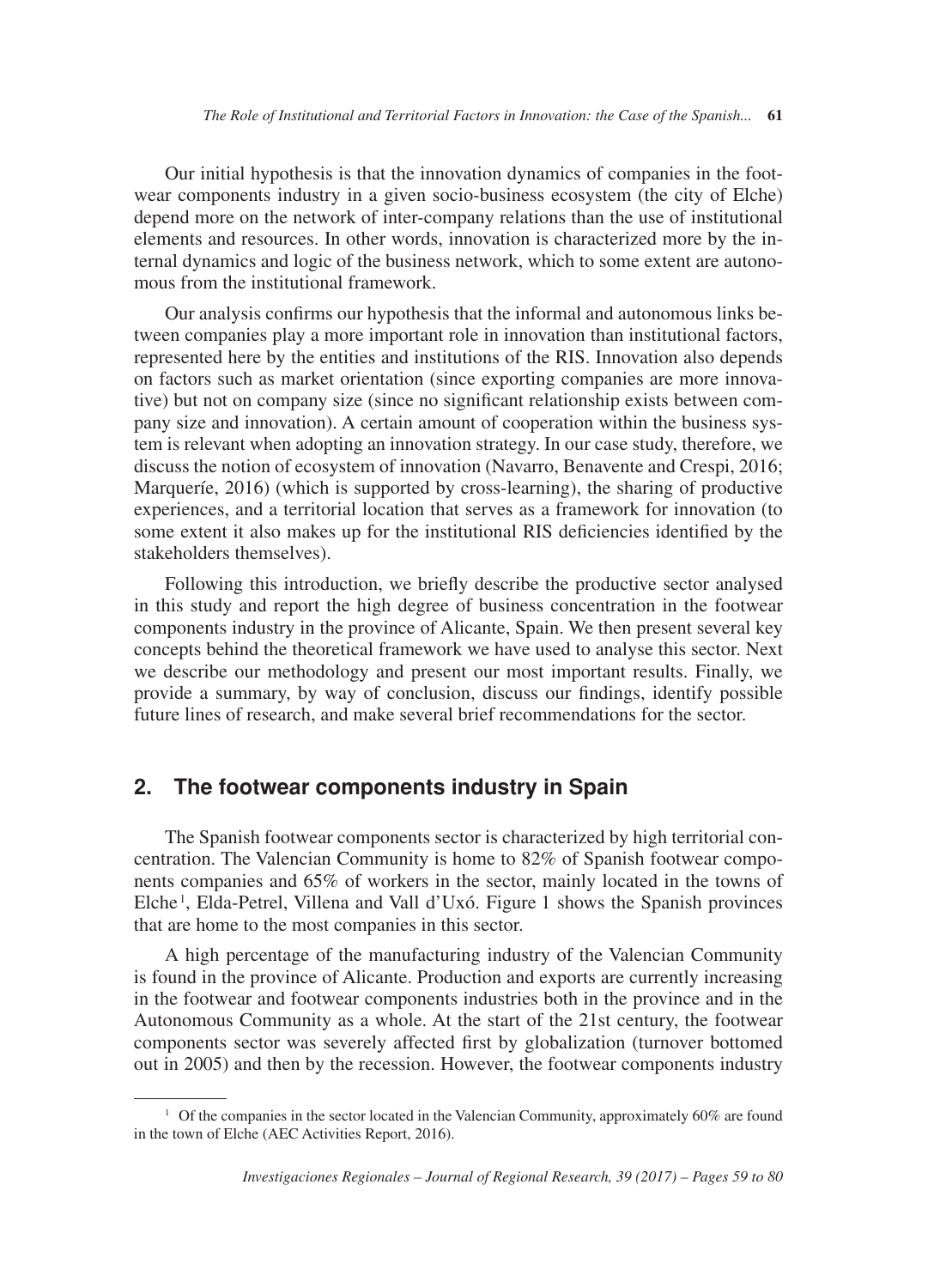

Figure 1. Autonomous communities in which footwear is manufactured

*Source:* Report on the activities of the Spanish Association of Footwear Components Companies (AEC 2016).

has recovered to the extent that in 2016 turnover was higher than it was when the recession began (see chart 1). In the 2015-2016 financial year, employment in the sector increased by 6%. The Spanish footwear components industry currently comprises over 1,200 companies, most of which are SMEs, which generate roughly 11,000 direct jobs and 3,500 indirect jobs<sup>2</sup>.





*Source.* Report on the activities of the Spanish Association of Footwear Components Companies (2016).

The importance of the footwear and footwear components sectors in the town of Elche is clear from the following data (Elche Annual Statistics Reports, 2016): of the

<sup>2</sup> The Spanish Association of Footwear Components Companies (AEC) has around 210 affiliated members. Some of these members are groups of companies made up of subsidiaries representing a total of roughly 700 firms (AEC Activity Report, 2016).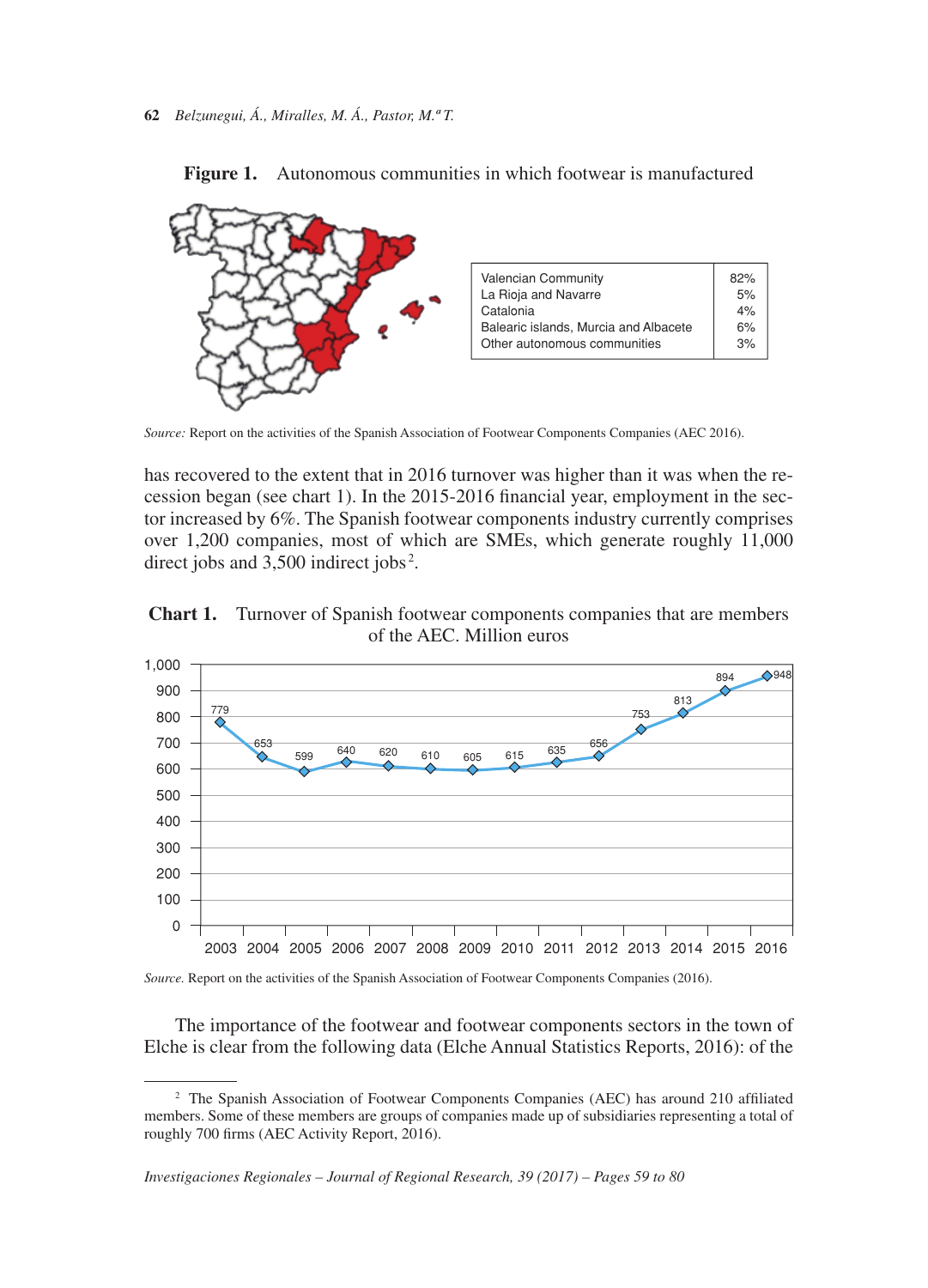8,024 companies operating within the municipality 3 , 857 (10.6%) concentrate their economic activity on the leather and footwear industry. Of the 73,763 workers affiliated to the Social Security system, 13,514 (18.32%) are employed in the manufacturing industry, of whom 8,926 (12.1% of all affiliated workers and 66% of industrial workers) are employed in the leather and footwear industries<sup>4</sup>.

It is this sector's economic importance to the region that led us to investigate how companies in the sector behave, what competitiveness strategies they employ, and how they are reacting to the current economic situation.

#### **3. The Regional Innovation System**

Several approaches, each adopting a different starting point and a different conception of innovation as a factor for development, have been proposed to explain how innovation is produced via different variables. However, whichever definition is used, any analysis of innovation needs to consider aspects related to company competitiveness, which we may call the economic/competitive approach, as well as aspects included in what we may call an ecosystem of innovation, which includes the social and institutional fabric in which the companies operate.

Innovation has therefore been analysed using different approaches and different conceptual frameworks, including local production systems (Garofoli, 1986), innovative *milieux* or learning regions (Maillat, 1995), industrial districts (Marshal, 1919), national innovation systems (Lundvall, 1992), regional innovation systems (Lundvall, 1992), clusters (Porter, 1990), and ecosystems of innovation (Marqueríe, 2016). Each of the economic forms mentioned above is characterized by certain variables. However, each one considers innovation as the core variable for explaining not only the competitiveness of a company but also the generation of knowledge within a system or territory. Each of these approaches considers territory as the context of development from the socioeconomic and demographic perspectives as well as from the physical perspective.

The theoretical model that best fits the sector we are analyzing here is the Regional Innovation System. Navarro (2007) states that the concept of RIS appeared for the first time in a study by Cooke (1992). The author also indicates that no concept of RIS has yet been fully accepted. Asheim and Gertler (2005: 299) define a RIS as «the institutional infrastructure that supports innovation in the productive structure of a region». Cooke *et al.* (2003) assert that regional innovation systems are made up of two subsystems. The first of these is a subsystem of knowledge generation, which is made up of all the social, economic and educational agents (universities, technology transfer agencies and laboratories, etc.). The second is a subsystem of knowledge exploitation made up of companies that adopt the knowledge acquired and exploit it commercially by generating innovative goods and services.

<sup>&</sup>lt;sup>3</sup> Excluded from these numbers are those employed in agriculture, domestic work and fisheries.

<sup>4</sup> Elche Annual Statistics Reports, 2016. Labour market.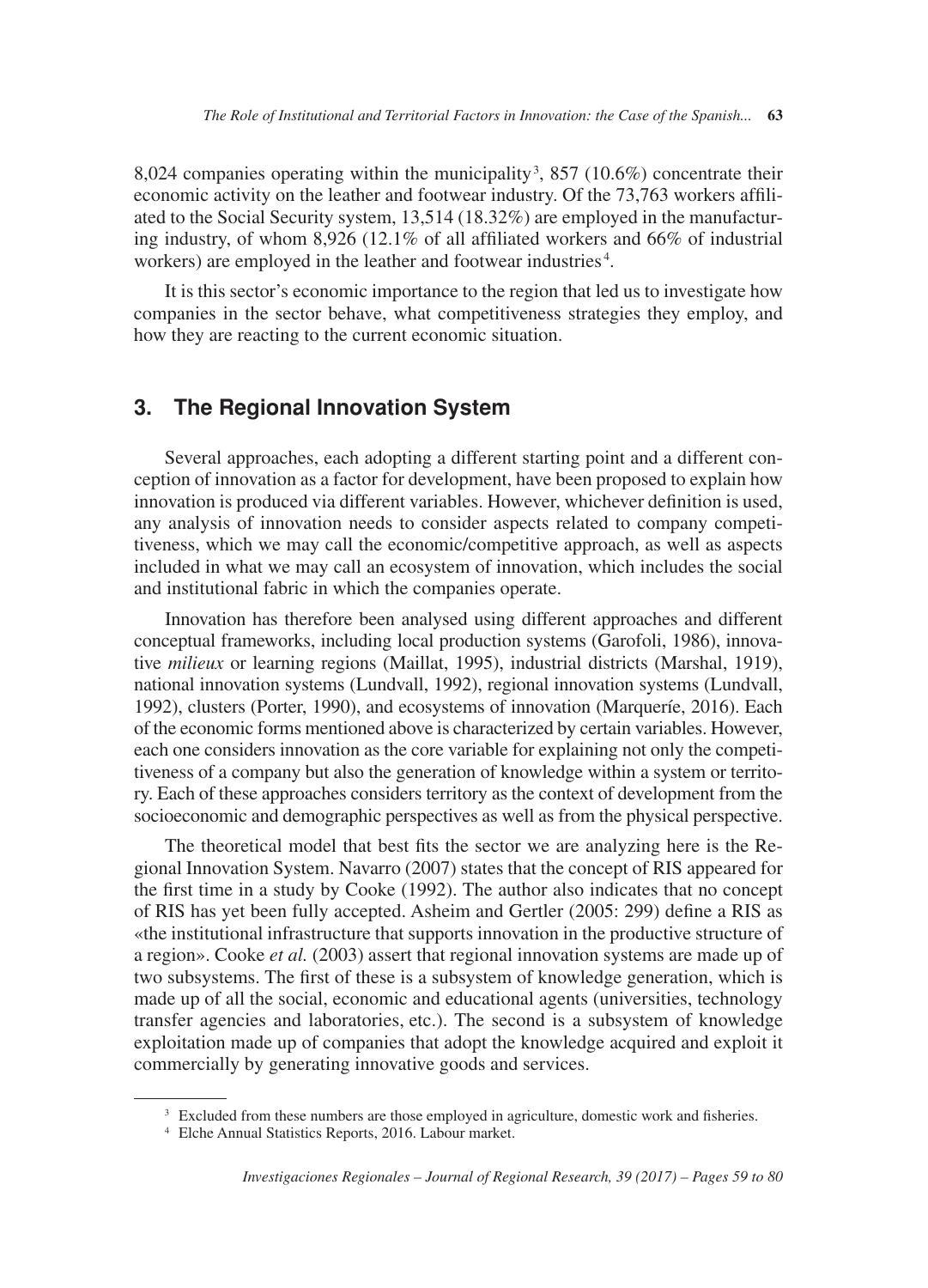According to Heijs, Buesa and Baumert (2007), the concept of RIS has its origin in the merging of Marshall's industrial district theories (1919), Perroux's growth poles theory (1955) and Porter's clusters theory (1990). Heijs, Buesa and Baurmet (2007: 32) cite Lundvall (1992) when defining a regional innovation system as the «elements and relationships that interact in the production, diffusion, and deployment of new and economically useful knowledge whose roots [are located] within the borders of a nation or state». Olazarán, Albizu and Otero (2008: 28) assert that the conceptual framework of RIS includes, for example, elements of evolutionary and institutional economics, social theories and economic geography, and terms such as industrial districts, innovative *milieux* and learning region. They also state that, within an RIS, «innovation is conceived as an interactive learning process both within the company and between the company and other organizations».

The concept of RIS is controversial or has been subject to criticism due, for example, to a lack of clarity and accuracy (Doloreux, 2004; Hommen and Doloreux, 2003; and Anderson and Karlsson, 2004). The above studies highlight the lack of clarity in the scope and influence of its components and agents.

Analyses of RIS have acquired a certain relevance in the literature on economics and the sociology of organizations since they include aspects related to territorial development. On the one hand, companies, as socio-economic agents, are capable of organizing amongst themselves, creating knowledge and innovation exchange networks, consolidating know-how, and producing through the prism of economies of scale. On the other hand, public authorities (both national and regional governments) began to create public and public/private institutional organizations to help the regional productive sectors. These include technological institutes, technology transfer offices, business innovation centres, and local employment and development agencies. Moreover, in certain regions the interrelationships between universities, scientific laboratories and the productive fabric have been stimulated in order to improve innovation, commercialization, management and training, etc.

In summary, a RIS is a set of public, private and public/private infrastructures whose objective is to support the productive fabric in a region through interactions between the economic and social agents in that region (to promote innovation, commercialization, and culture, etc.).

The Regional Innovation System with which the companies analysed in this paper collaborate includes the following institutional agents: universities (the Miguel Hernández University of Elche (UMH), the National Distance Education University (UNED), and the University CEU Cardenal Herrera), technological institutes, and organizations such as the Chamber of Commerce, the Valencian Export Institute, the Valencian Institute of Economic Research (IVIE), the Valencian Institute of Finance (IVF), the *Sociedad de Garantía Recíproca* (SGR) (mutual guarantee society), and the European Business and Innovation Centre (CEEI).

To characterize the RIS that collaborates with the companies analysed in this study, we began with the model developed by Fernández de Lucio, Gutiérrez, Azagra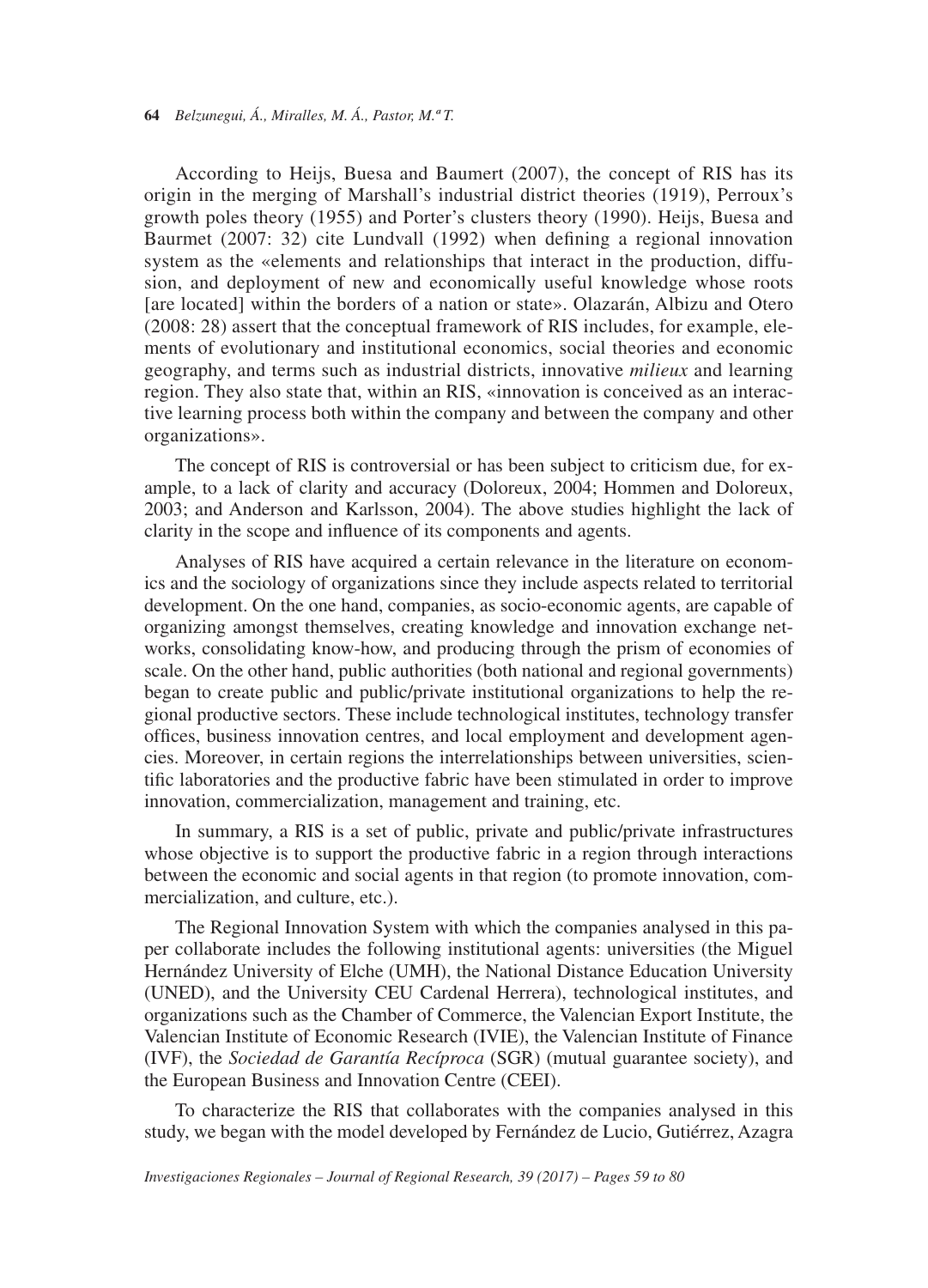and Jiménez (2000, 2001), which was based on Lundvall's (1992) definition of innovation and the Sábato triangle<sup>5</sup>. This model defines certain elements and divides them into the following environments:

- The scientific environment, which mainly consists of university research groups and public and private research organizations.
- The technological and advanced services environment, which encompasses companies that provide goods and advanced equipment and services, engineering consultancy companies, technological centres, and business research associations.
- The financial environment, which comprises the private financial entities (venture capital, seed capital, business angels, etc.), which aim to provide the system with the resources needed to develop and execute projects.

Fernández de Lucio *et al.* (2000, 2001) combined these aspects to characterize RIS as having a small company size, weak coordination between their institutional elements, poor adaptation of these elements to the productive environment, weak advanced services, a practically non-existent private financial environment, and a lack of leadership.

The strengths of a RIS, on the other hand, include their promotion of channels for establishing interrelationships between business agents, their proactive nature mainly in the commercial context, and their response to changes in market demand (though the degree of cooperation between **companies** could be extended). Other strengths include the existence of a technical culture in the productive environment and **their** absorption capacity, which has a direct effect on the innovation process.

## **4. Methodology**

We analysed 41 companies in the Spanish footwear components industry. This analysis also served to describe this industry in Elche in the context of the RIS. Our structural sample included the largest companies in the sector, those with the highest turnover, and some of the smaller ones. The companies we selected were or have been members of the Spanish Association of Footwear Components Companies (AEC). Of these 41 companies, nine were in fact groups of companies, i.e. made up of at least two companies. The final number of companies in the sample was therefore 63. Every phase of the footwear production system was covered in our sample. All companies were representative of the sector because of their age, size or degree of innovation. Of the 41 companies we interviewed, 28 (68.3%) were current members of

<sup>&</sup>lt;sup>5</sup> The Sábato triangle is a scientific-technological policy model that states that an effective scientific and technological structure requires three agents. The first of these is the State, which develops and performs the function of designing policy as well as the scientific and technological infrastructure. The second is the scientific technological infrastructure, which produces and supplies technology. And the third is the productive sector, which requests the technology. The Sábato triangle indicates that if this structure is to work, there must first be a constant interrelationship between all the agents.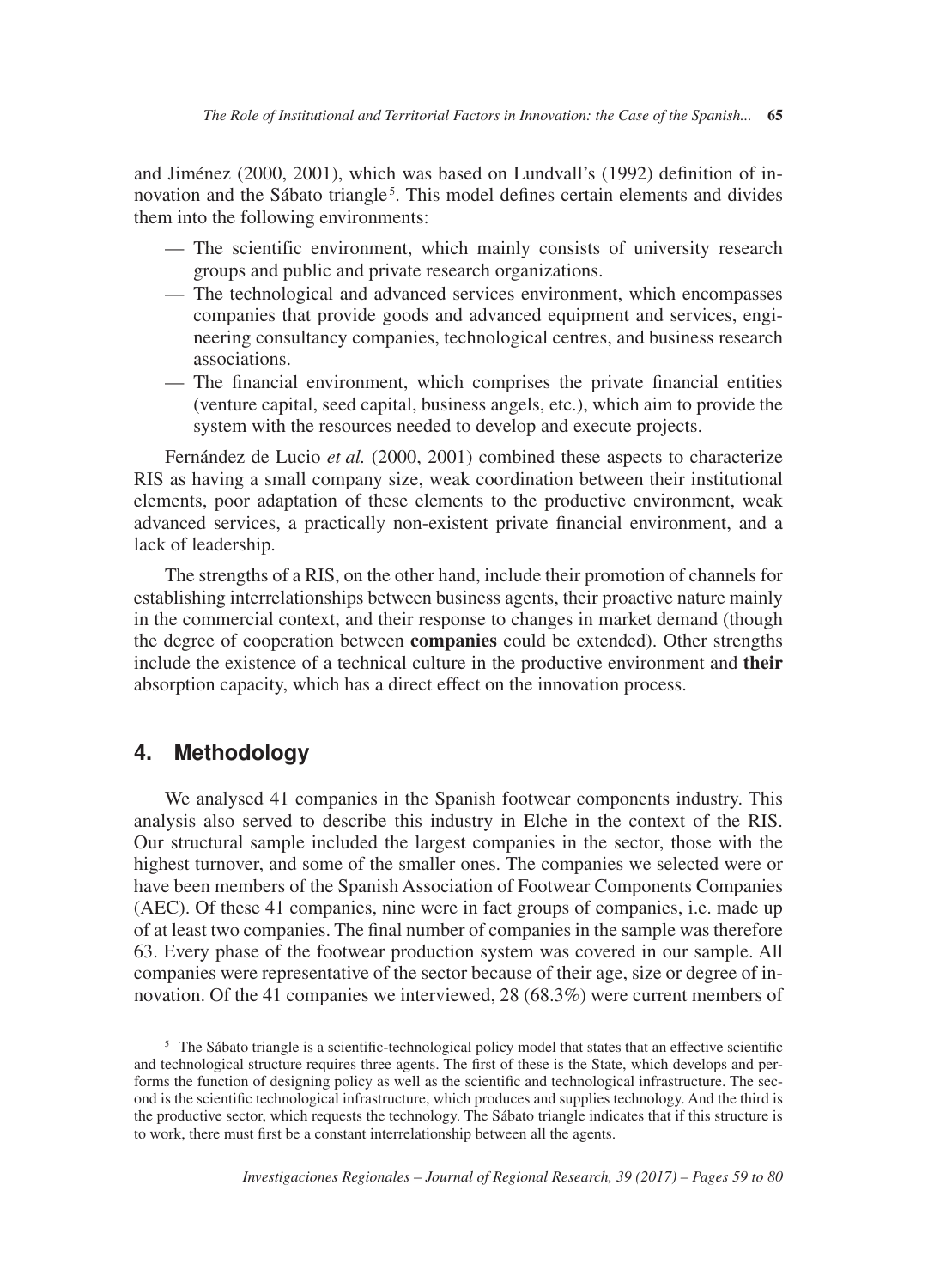the Association, while 13 (31.7%) were not. Of these, some had once been members but for various reasons were no longer.

To determine the context in which the sector is based, we gathered information on companies in the sector from secondary sources (studies, data and reports). For our qualitative approach, we conducted semi-structured interviews with the managers of the companies in the sector in order to determine their strategies and their opinions of the various RIS agents. With this information we aimed to identify their needs as well as any perceived deficiencies.

Our semi-structured interviews covered the following areas:

- 1. Motivation for innovation. Why and how do companies innovate?
- 2. Instruments for innovation. What mechanisms do companies use to innovate?
- 3. External relations for innovation. What role do external agents play in the innovation processes of these companies?
- 4. Problems to innovate. What problems do companies find when innovating?
- 5. Public policies for innovation. How are public policies in support of innovation working?
- 6. Regional innovation systems. Evaluation of the Regional Innovation System.

The script for these interviews was inspired by the questionnaire used by Olazarán, Albizu and Otero (2008) in their study entitled «Innovation in small and medium-sized industrial enterprises in Gipuzkoa», which we expanded and adapted using another questionnaire from the research project entitled «Enterprise, organizational changes and new technologies in the petrochemical complex of Tarragona», by Purcalla *et al.* (2010).

From the variables contained in the script/questionnaire, we drew up *ad hoc* indexes that we later used to identify possible correlations between the variables. Table 1 shows the indices and variables from which they were created.

From these variables, which were mostly dichotomous and comprised Yes/No responses, we added the categories with affirmative answers in order to draw up specific indices, and constructed proxy variables that could be treated quantitatively. Similar analyses can be found in earlier studies by Purcalla *et al.* (2010) and Ahedo, Pizzi and Belzunegui (2014).

All indices were constructed from the original qualitative variables. The scores for the indices were obtained from the sum of the scores on the original variables divided by the maximum score a company could obtain in the summation. Only for the variable *Company market* (five response categories) did we weight the responses (attaching greater value to the responses *national market* and *international market*)*.* For all indices, the maximum value was 1 and the lowest value was 0. The higher the value assigned to a company (the closer the value to 1), the more innovative the company is or the greater propensity to innovate, greater market intensity or greater use of the regional innovation system's resources the company will have. We should bear in mind that the final scores are not absolute in a quantitative or ratio sense but scores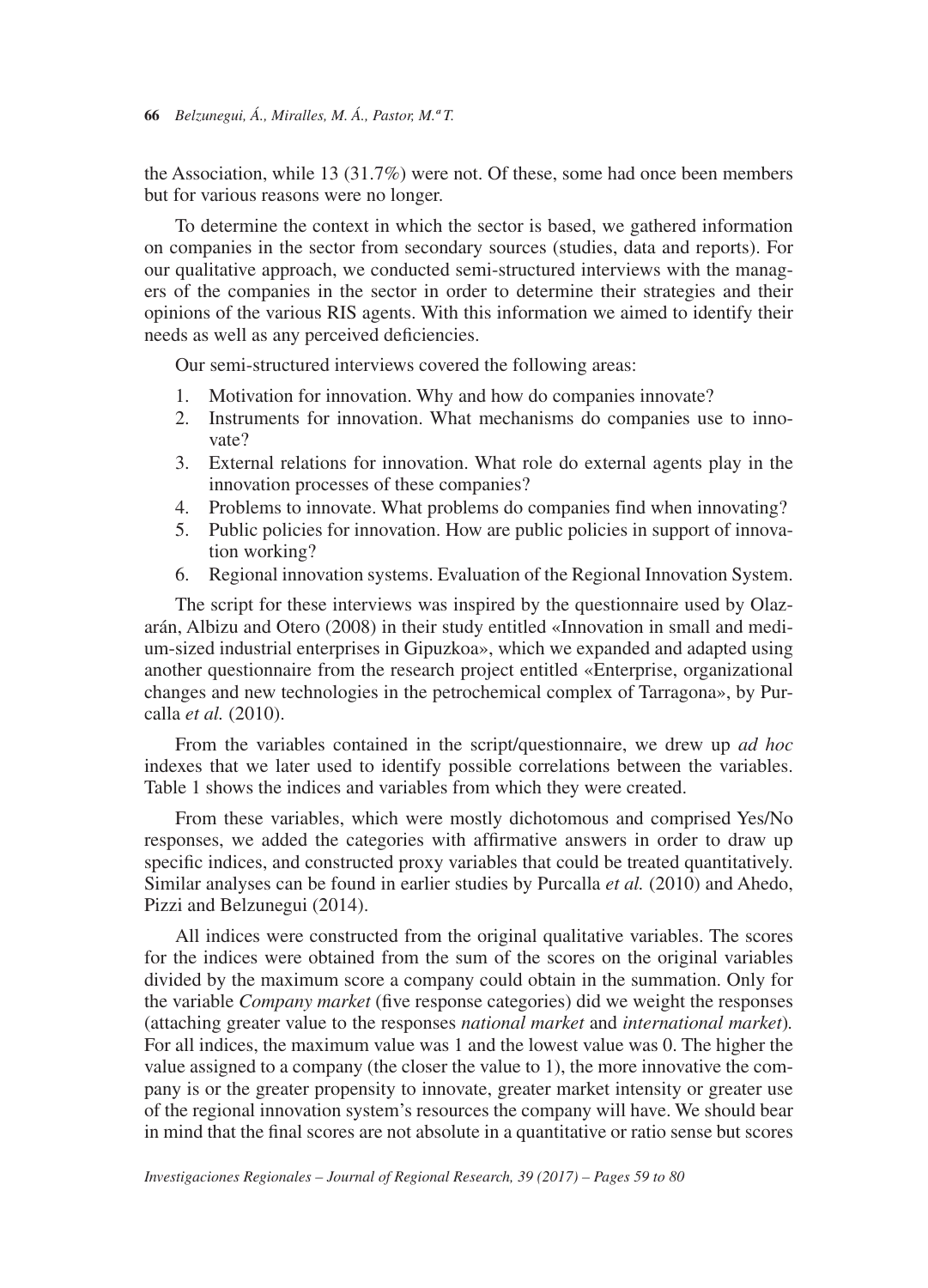|                                                              | Variables of origin                                                                                                                                                                                                                                                                       |
|--------------------------------------------------------------|-------------------------------------------------------------------------------------------------------------------------------------------------------------------------------------------------------------------------------------------------------------------------------------------|
| <b>INNOVATION INDEX</b>                                      | 1. Innovation in technology.<br>2. Innovation in marketing.<br>3. Innovation in organization.<br>4. Innovation in process.<br>5. Innovation in machinery.<br>6. Innovation in product.                                                                                                    |
| MARKET INTENSITY INDEX (MII)                                 | 1. Exporting company.<br>2. Company market (weighted in favour of na-<br>tional or international market).<br>3. Innovation in marketing.                                                                                                                                                  |
| REGIONAL INNOVATION SYSTEM<br><b>RESOURCES INDEX (RISRI)</b> | 1. Uses public programmes to promote innova-<br>tion.<br>2. Uses technological institutes.<br>3. Uses ICEX/IVEX.<br>4. Uses CEEL<br>5. Uses SGR.<br>6. Collaborates with universities.<br>7. Has worked with the ICO.                                                                     |
| PREPAREDNESS TO INNOVATE INDEX<br>(PII)                      | 1. Employees receive incentives to introduce<br>innovation.<br>2. Collaborates with the Chamber of Com-<br>merce.<br>3. Innovation programmes.<br>4. Patents.<br>5. Strategic innovation plan.<br>6. Budget for innovation.<br>7. Disseminates a culture of innovation in the<br>company. |

**Table 1.** Synthetic indices

*Source.* Authors' own.

whose origins are qualitative variables and whose interpretation must therefore also be qualitative and/or approximative.

The meanings of the various indices are as follows:

- Innovation index. This reflects whether the innovation is localized or general, i.e. how many environments it encompasses. Higher values indicate an innovation's greater degree of penetration.
- Market Intensity Index. This comprises three indicators, two of which are related to the product's target market while the other identifies whether the company innovates in marketing. The highest values are for companies that innovate in marketing and deploy strategies for market internationalization.
- Regional Innovation System Resources Index. This comprises a range of institutional resources that are available to companies. Combining the use of these resources leads to high values for this Index. Companies whose innovation depends more on these resources have higher values for this Index.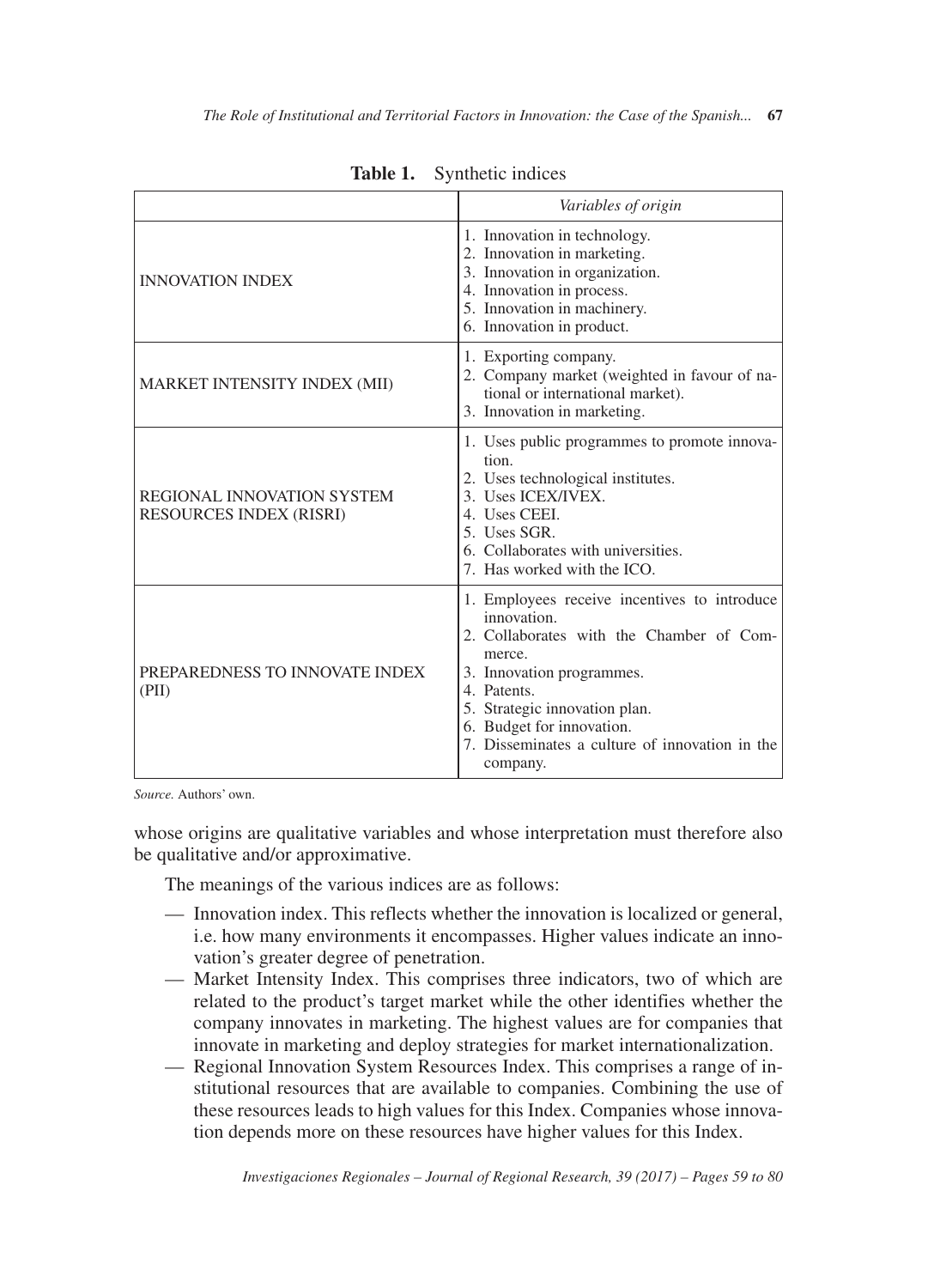- **68** *Belzunegui, Á., Miralles, M. Á., Pastor, M.ª T.*
	- Preparedness to Innovate Index. This is calculated by adding several innovation-related aspects, including whether the company has an innovation strategy (plans, programmes, budgets and an internal innovation culture). Companies with innovation strategies that are more clearly defined, explicit and incorporated into their corporate culture have the highest values for this Index.

These *ad hoc* indexes serve to define the profiles of innovative companies in the sector. The theoretical-empirical coherence of these indices is illustrated by the high positive and significant correlations between them, especially between the Innovation Index, the Market Intensity Index and the Innovation Disposition Index, as well as by the more moderate correlation between the Innovation Index and the Regional Innovation System Resources Index.

In summary, we first made a descriptive analysis of the variables contained in the script/questionnaire. We then conducted a bivariate analysis between the indices and some of the relevant variables to determine whether there was any association between them using a matrix of correlations and hypothesis tests based on contingency analysis.

#### **5. Results**

Our analysis reveals that several of the companies studied have been operating for over 60 years. Most (49%) are run by the second generation of managers, while 39% are run by the first generation and 12.5% by the third.

Most companies (58%) are small in terms of their number of employees, while 12% of the companies have at least 100 employees, 20% have between 26 and 49 employees, and 10% have between 50 and 99 employees.

Of these companies,  $15\%$  have a turnover of up to one million euros,  $61\%$  have a turnover of between one and five million euros and 24% have a turnover of over five million euros. Average turnover is 4.9 million euros, while the median turnover is two million euros<sup>6</sup>.

Turnover is increasing and positive for 65.9% of the companies, negative for 12.2% and stable for 22%.

Of the companies, 68.3% are exporters while the remaining 31.7% are not. There is no relationship between company size and whether it is open to external markets. There is also a statistical relationship between being an exporting company and having a positive trend in turnover, though the significance of this relationship is borderline (95% confidence interval). A positive trend in the turnover of a company could therefore be ensured by opening up to external markets.

<sup>6</sup> As expected, there is a strong relationship between the number of employees, which is a measure of the size of the company, and the turnover. The Pearson correlation coefficient was 0.736.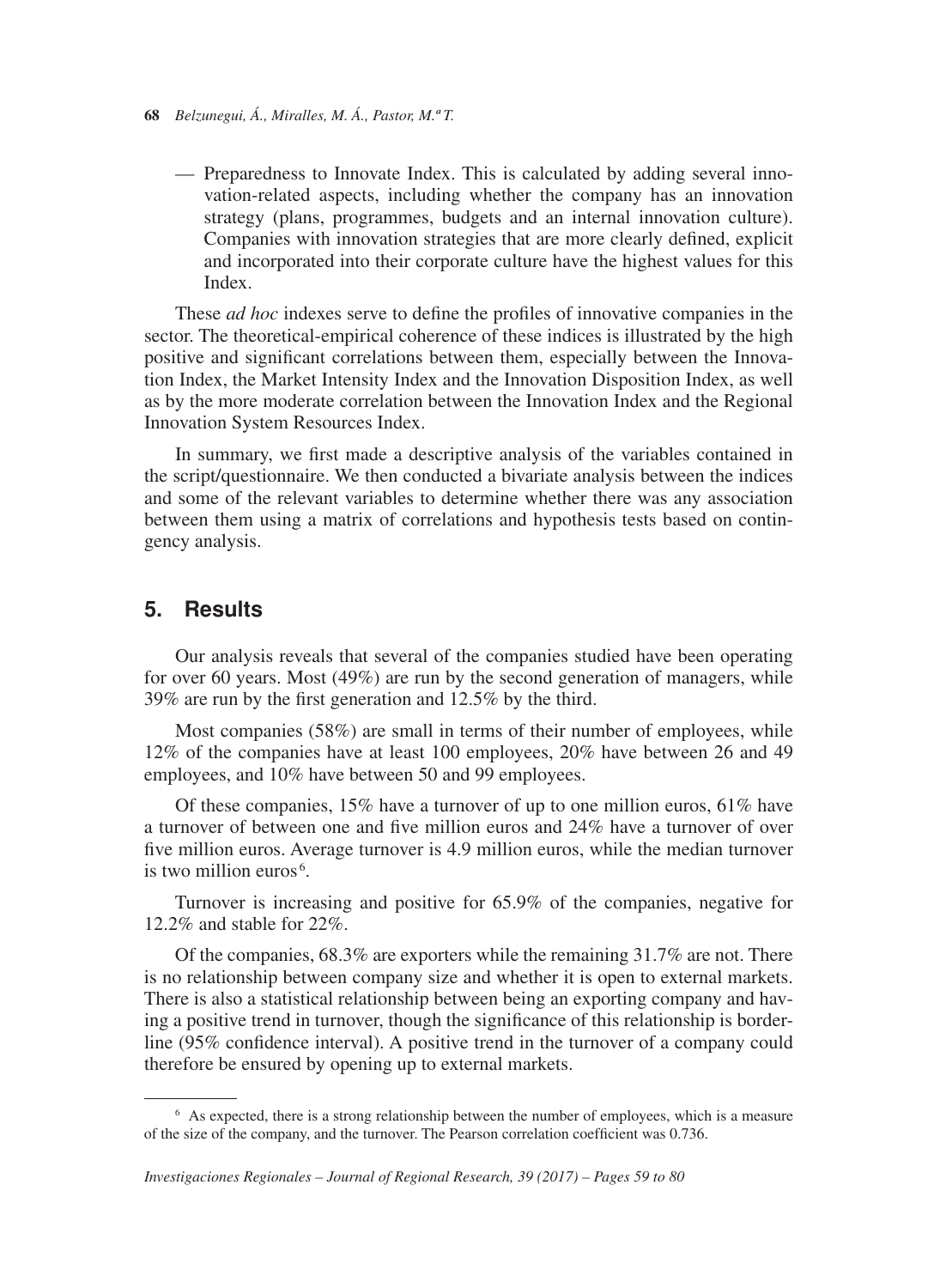However, when the managers were asked what their company's main market is, they qualified the exporting nature of their company somewhat: 41.5% said that their market is fundamentally international, while 39% prioritized the national market, 17% prioritized the provincial market, and 2.4% prioritized the regional market. These data show that many companies may be following an exportation strategy only occasionally or intermittently.

With regard to personnel, 36.6% of the companies employ university graduates in both administration and production, while 26.8% employ them exclusively in administration. Those employed in administration have degrees in Economics and Business Sciences or Diplomas in Labour Relations, while those employed in production and R&D have degrees in Chemistry and Engineering, etc.

We also found that 36.0% of the companies have no employees with regulated training. Nevertheless, the employees of these companies, known as 'technicians of life', do have ample experience (10-15 years in the company).

With regard to company strategy, there are no significant differences between the large, medium or small companies, i.e. size does not determine whether the company diversifies and/or innovates  $(p > 0.05)$  (see Chart 2).



**Chart 2.** Company strategies

*Source:* Authors' own.

Of the companies in our sample, 63.4% stated that it is the manager's decision whether to innovate (in conjunction with their staff, middle managers and collaborators). Only three of the companies interviewed have a specific strategic plan for innovation, though 29.3% of them have a structure in place that is responsible for innovation in products, processes, marketing, organization and/or technology (in addition to university graduates, they have employees who are qualified on account of their experience).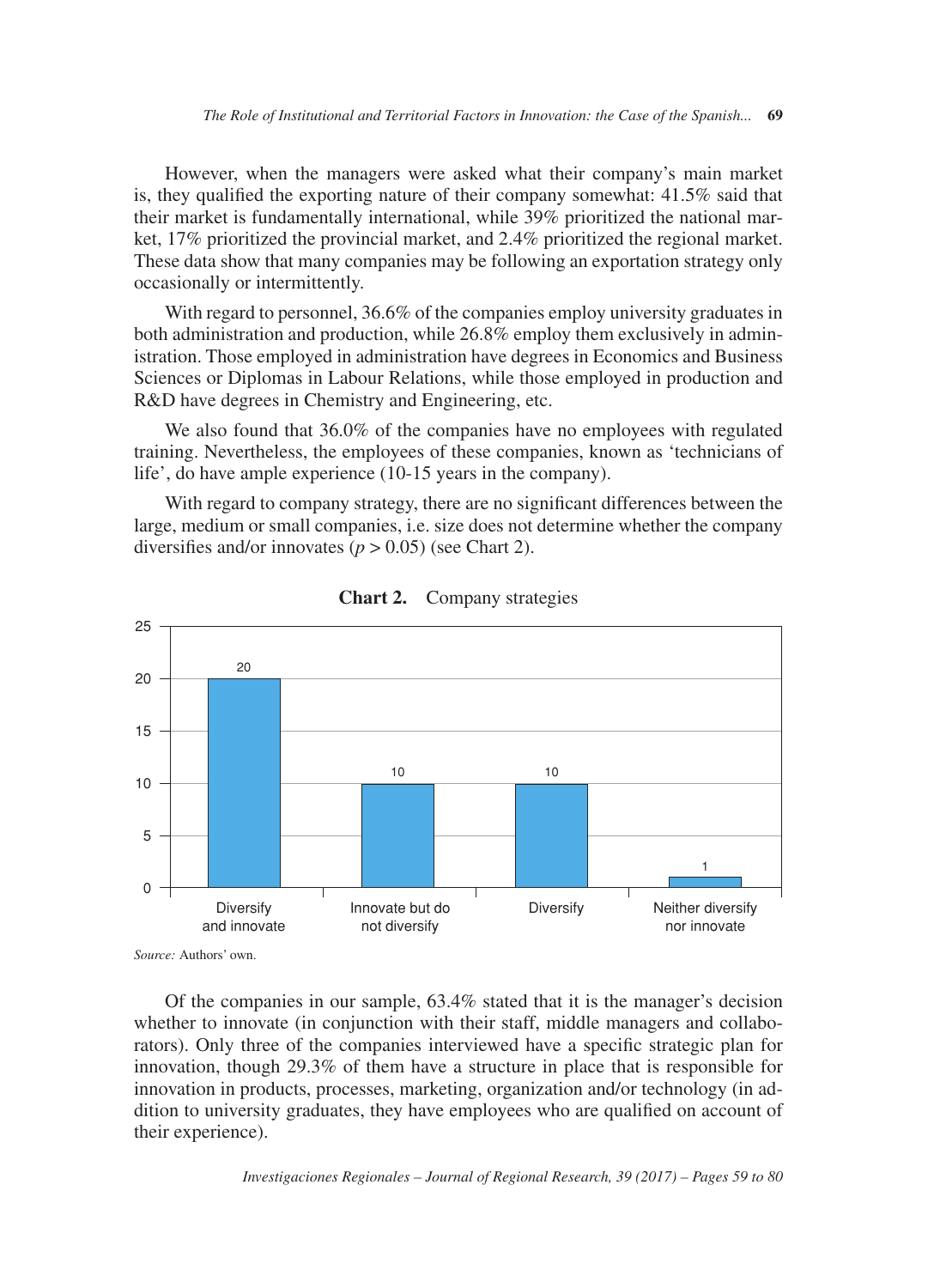#### **70** *Belzunegui, Á., Miralles, M. Á., Pastor, M.ª T.*

The areas of innovation are shown in Table 2. Almost every company innovates in products (95.1%), while three quarters of the companies (75.6%) innovate in machinery. These two types of innovation are closely linked. Also important is innovation in processes  $(63.4\%)$ . The figures are not so high when it comes to innovation in organization  $(22\%)$ , marketing  $(2.4\%)$  or technology  $(4.9\%)$ . These figures indicate that the technology used is versatile enough to develop both product and process innovations and that the purchase or acquisition of new machinery is not considered to be technological innovation since it is not generated within the system or company.

| Innovation      | Yes $(\%)$ | No (%) |
|-----------------|------------|--------|
| In product      | 95.1       | 4.9    |
| In process      | 63.4       | 36.6   |
| In marketing    | 2.4        | 97.6   |
| In organization | 22.0       | 78     |
| In technology   | 4.9        | 95.1   |
| In machinery    | 75.6       | 24.4   |

**Table 2.** Percentage of companies that innovate or do not innovate in certain areas

*Source.* Authors' own.

We have calculated correlation coefficients from the Market Intensity, Regional Innovation System Resources, Preparedness to Innovate and Innovation indices in order to determine whether significant relationships exist between them (Table 3):

|                                                              | <i>Market</i><br>Intensity Index<br>(MII) | Regional<br><i>Innovation</i><br>System<br><b>Resources</b><br>Index (RISRI) | Preparedness<br>to Innovate<br>Index (PII) | <i>Innovation</i><br><i>Index</i> |
|--------------------------------------------------------------|-------------------------------------------|------------------------------------------------------------------------------|--------------------------------------------|-----------------------------------|
| Market Intensity Index (MII)                                 |                                           | $.438**$<br>.004                                                             | .264<br>.095                               | $.959**$<br>.000.                 |
| <b>Regional Innovation System</b><br>Resources Index (RISRI) | $.438**$<br>.004                          |                                                                              | $.459**$<br>.003                           | $.433**$<br>.005                  |
| Preparedness to Innovate Index<br>(PII)                      | .264<br>.095                              | $.459**$<br>.003                                                             | 1                                          | .273<br>.084                      |
| Innovation index                                             | $.959**$<br>.000                          | $.433**$<br>.005                                                             | .273<br>.084                               |                                   |

Table 3. Correlations between the indices

*\*\** Correlation is significant at the 0.01 level (bilateral). Source. Authors' own.

*Investigaciones Regionales – Journal of Regional Research, 39 (2017) – Pages 59 to 80*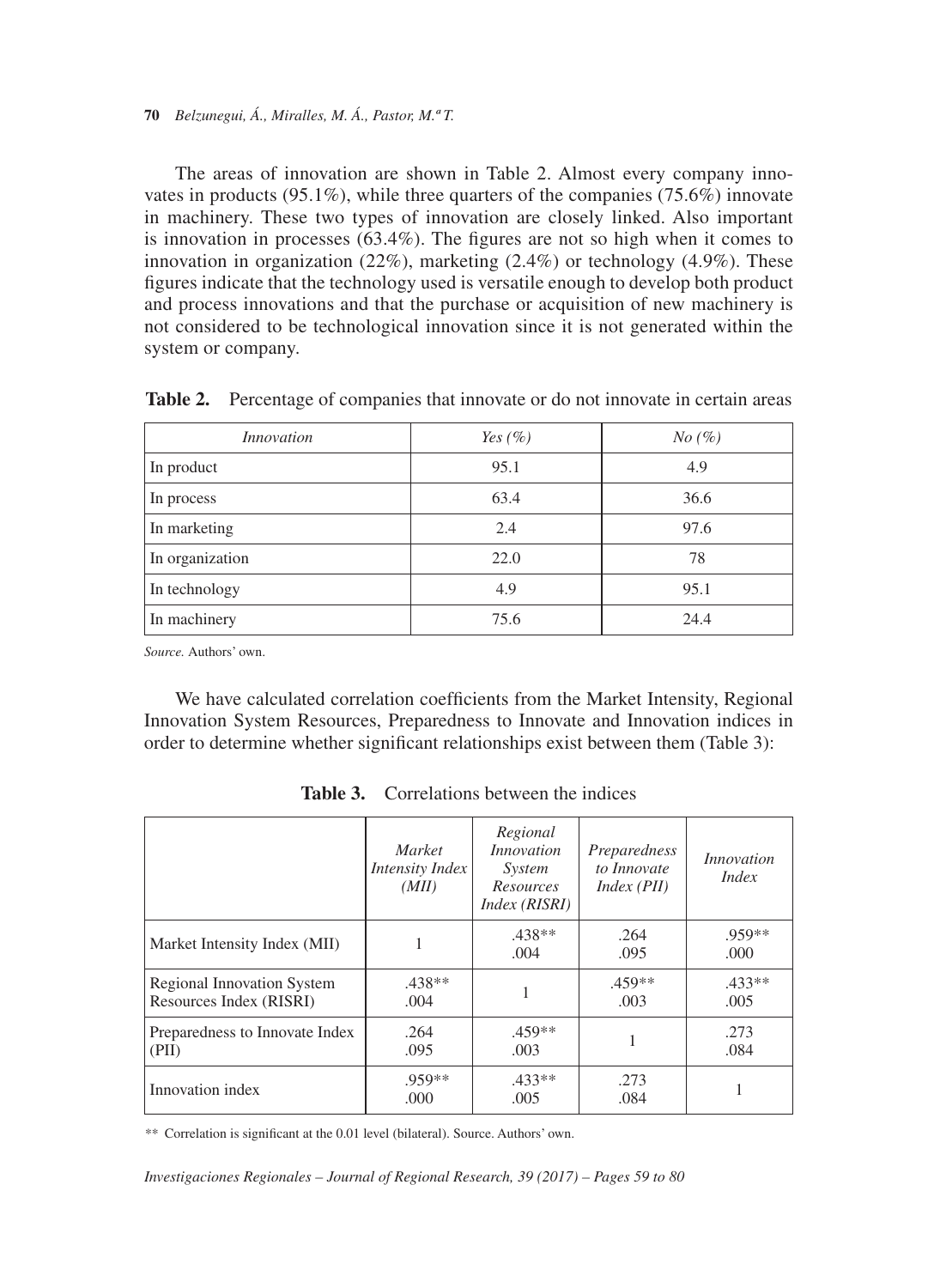The drivers of the Innovation Index are the Market Intensity Index and the Regional Innovation System Resources Index, both of which have clearly significant correlations with the Innovation Index. This may be taken as a result, though this type of analysis does not clearly reveal any unidirectional relations. The Preparedness to Innovate Index may act as an independent variable and as a dependent variable within the system. However, this index does not have a significant relationship with the Innovation Index, which indicates that while preparedness to innovate is generated and developed with a certain market autonomy, it is supported by the institutional elements of the RIS.

We found significant correlations between the Market Intensity Index and both the Innovation Index ( $r_{xy}$  = 0.959) and the Regional Innovation System Resources Index  $(r_{xy} = 0.438)$ . We also found significant correlations between the Regional Innovation System Resources Index and both the Preparedness to Innovate Index  $(r_{xy} = 0.459)$  and the Innovation Index  $(r_{xy} = 0.433)$ . Clearly, the greatest influence occurs between market orientation and intensity on the one hand and innovation on the other.

Cooke *et al.* (2003) reported that the RIS comprises two large subsystems. The first of these is a subsystem of knowledge generation, which is made up of all the social, economic and educational agents (universities, technology transfer agencies, and laboratories, etc.). The second is a subsystem of knowledge exploitation, which is made up of companies that adopt the knowledge acquired and exploit it commercially by generating innovative goods and services. The data we present below show that the companies make greater use of the second subsystem than they do of the first, which confirms our hypothesis that, when it comes to innovation, the companies operate with a certain autonomy regarding the institutional subsystem.

The vast majority of companies are generally aware of public programmes for innovation, though only 36.6% of them actually use them (see Table 4).

| Companies that use innovation promotion programmes        | 36.6  |
|-----------------------------------------------------------|-------|
| Companies that do not use innovation promotion programmes | 63.4  |
| <b>Total</b>                                              | 100.0 |

**Table 4.** Percentage of companies that use innovation promotion programmes

*Source.* Authors' own.

We found that participation in innovation promotion programmes is low. When the company managers were asked why they did not participate in these programmes, they outlined the following reasons:

«Document processing is far too complicated and bureaucratic. It has no bearing on reality. They treat what they offer as a necessity for our companies. We prefer more agile and simple preferential lines of credit rather than a subsidy. It is not company policy to apply for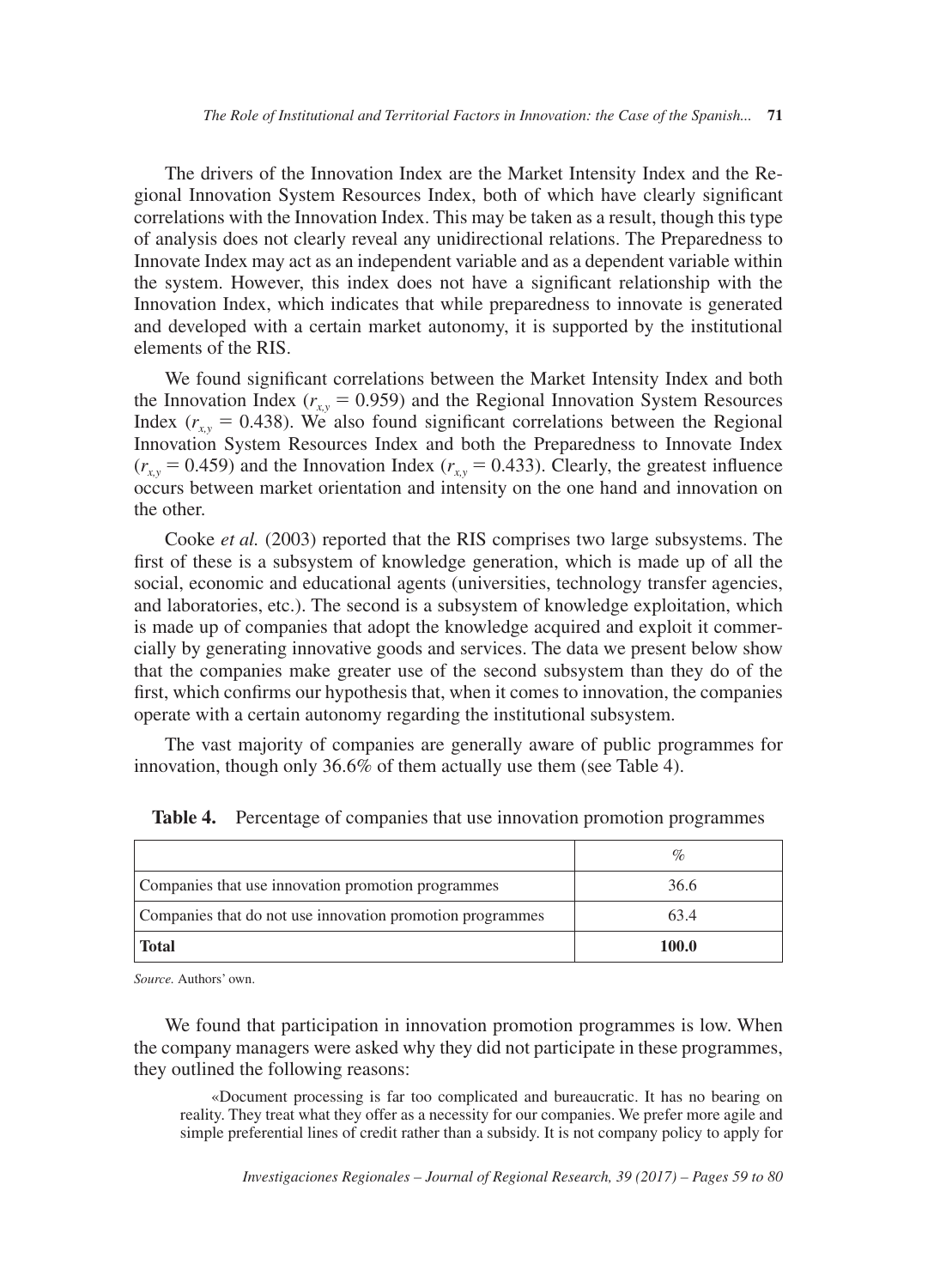a subsidy. The company has a plan mapped out. If a subsidy arrives, great, but if it doesn't, we have to carry on. The subsidy has to fit the company, not the other way round. They would need a separate department just to manage it. A large outlay is needed to be able to manage, develop and execute this kind of initiative» (Quotes extracted from various interviews).

When managers were asked whether, if public funds were unavailable, they would be prepared to invest in innovation, most responses were affirmative, i.e. the managers would innovate even if such funds did not exist. However, they also recognized that it is always better if incentive schemes are available for innovation. Some managers who use these schemes stated that they would be more cautious about innovating or that they would be affected financially. In general, however, 88% of the sample clearly expressed their decision to innovate regardless of whether such incentive schemes exist.

This reveals the impetus and importance the footwear components industry attaches to innovation processes and, more specifically, to product innovation and diversification. Both of these strategies are directly associated with the sources of innovation, which, as Table 5 shows, for this sector are mainly suppliers and customers.

| Sources of innovation              | <b>YES</b> | NO       |
|------------------------------------|------------|----------|
| Customers                          | 70.7%      | 29.3%    |
| Trade fairs                        | 31.7%      | 68.3%    |
| Suppliers                          | 61.0%      | 39.0%    |
| Technological institutes           | 4.9%       | $95.1\%$ |
| Other sectors of economic activity | $7.3\%$    | 92.7%    |

**Table 5.** Sources of innovation

*Source.* Authors' own.

The fact that technological institutes are hardly used as a source of information is striking. In fact, only 5% of companies stated that a technological institute is their source of innovation, while the main sources of innovation are customers and suppliers (70.7% and 61%, respectively). These data are consistent with those of Carter and Williams (1959), who argued that fluid communication with the market (customers and suppliers) is one of the most important factors behind successful innovation. These data also confirm that the innovation carried out by the companies is *ad hoc*, i.e. it is neither planned nor programmed (68.3% admit that they do not plan their innovation).

However, when asked whether they use technological institutes in their innovation processes, 58.5% of companies claimed to work or to have worked with them (though this does not mean that they are sources of innovation) (see Table 6). Moreover, practically one in two companies has a favourable opinion of technological *institutes*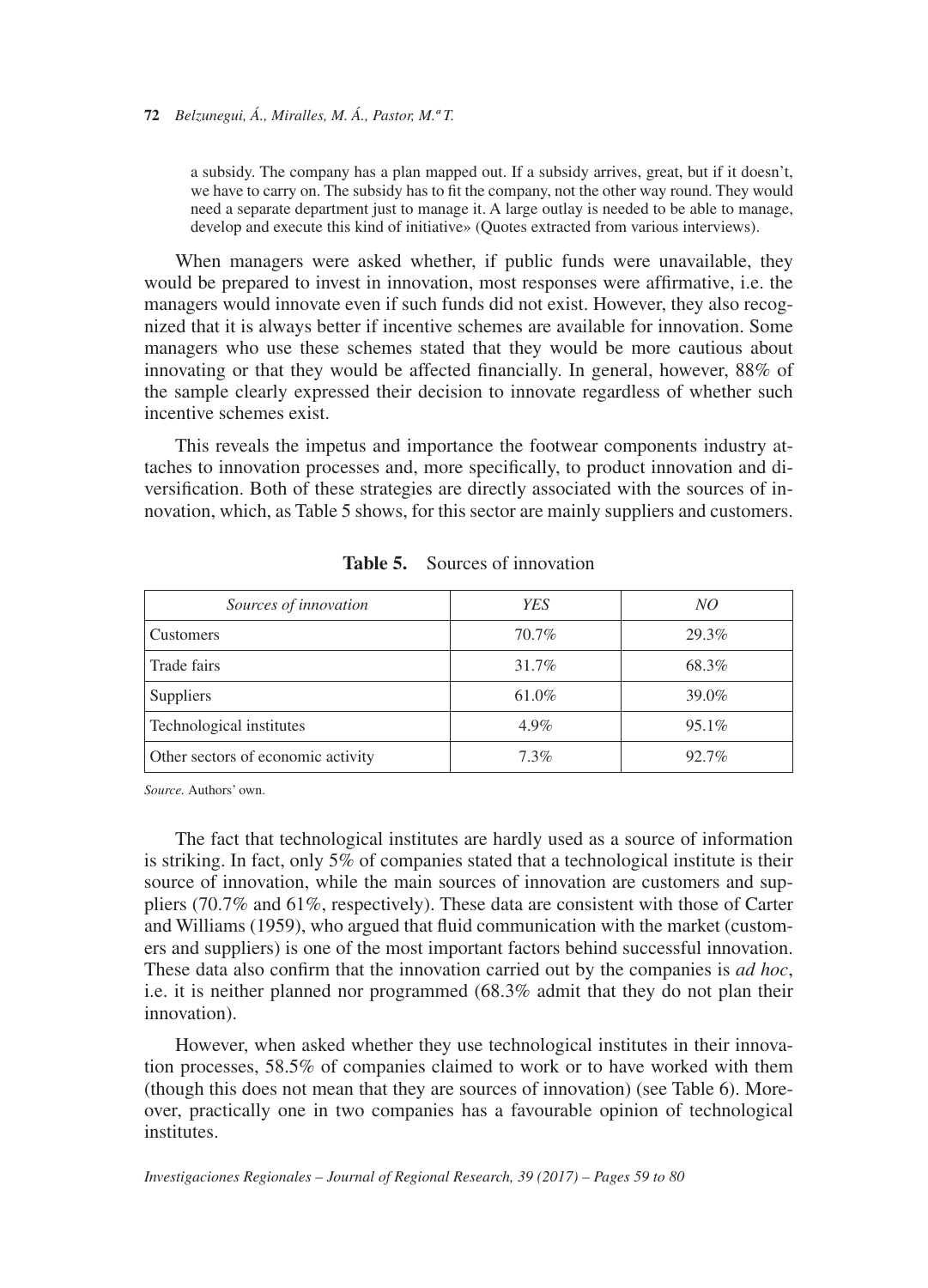|                                                                                | %    |
|--------------------------------------------------------------------------------|------|
| Companies that use or have used technological institutes                       | 58.5 |
| Companies that have relations with universities                                | 22   |
| Companies that have relations with the European Business and Innovation Centre | 7.3  |
| Companies that belong to an innovation cluster                                 | 2.43 |
| Companies that do not use technological institutes                             | 41.5 |

**Table 6.** Innovation tools used by companies

*Source.* Authors' own.

All those interviewed knew about the IMPIVA network (now IVACE, the Valencian Institute for Business Competitiveness) but only 58.5% of the companies use or have used it. At first we believed that the Technological Institute for Footwear and Related Industries (INESCOP) would be the centre of reference for these companies. However, since the footwear components industry covers a wide range of products, the companies tend to use any technological institute that is more in line with the type of products they manufacture. Opinions on these agencies were diverse: as is reflected in the interviews, evaluations ranged from *Excellent* to *They do not provide enough support*.

Every company has heard of these agencies. However, after seeing their responses to the survey, we asked the managers why they do not use their services. The answers were wide-ranging:

«They could do more things, support us more. Their prices are high, and several private companies are more agile and more economical. They are only set up for the subsidies. In the end, they don't solve the problem and they have to find other ways to solve it. They do not support the various sectors. They are oblivious to what really goes on in the sector». (Quotes extracted from various interviews).

Collaboration with organizations of the RIS, which are at the core of the System's institutional context, may be considered moderate if we take into account how many companies actually work with them (see Table 7).

| Sources of Innovation.     | Percentage of companies<br>that collaborate | Percentage of positive evalua-<br>tions for the collaboration |
|----------------------------|---------------------------------------------|---------------------------------------------------------------|
| <b>ICEX/IVEX</b>           | 41.5%                                       | 19.5%                                                         |
| <b>CEEI</b>                | $7.3\%$                                     | $12.2\%$                                                      |
| <b>SGR</b>                 | $2.4\%$                                     | $7.3\%$                                                       |
| Universities               | 22.0%                                       | 22.0%                                                         |
| <b>Chamber of Commerce</b> | 39.0%                                       | 14.6%                                                         |
| <b>ICO</b>                 | $12.2\%$                                    | $7.3\%$                                                       |

**Table 7.** Company collaboration on innovation with various organizations

*Source.* Authors' own.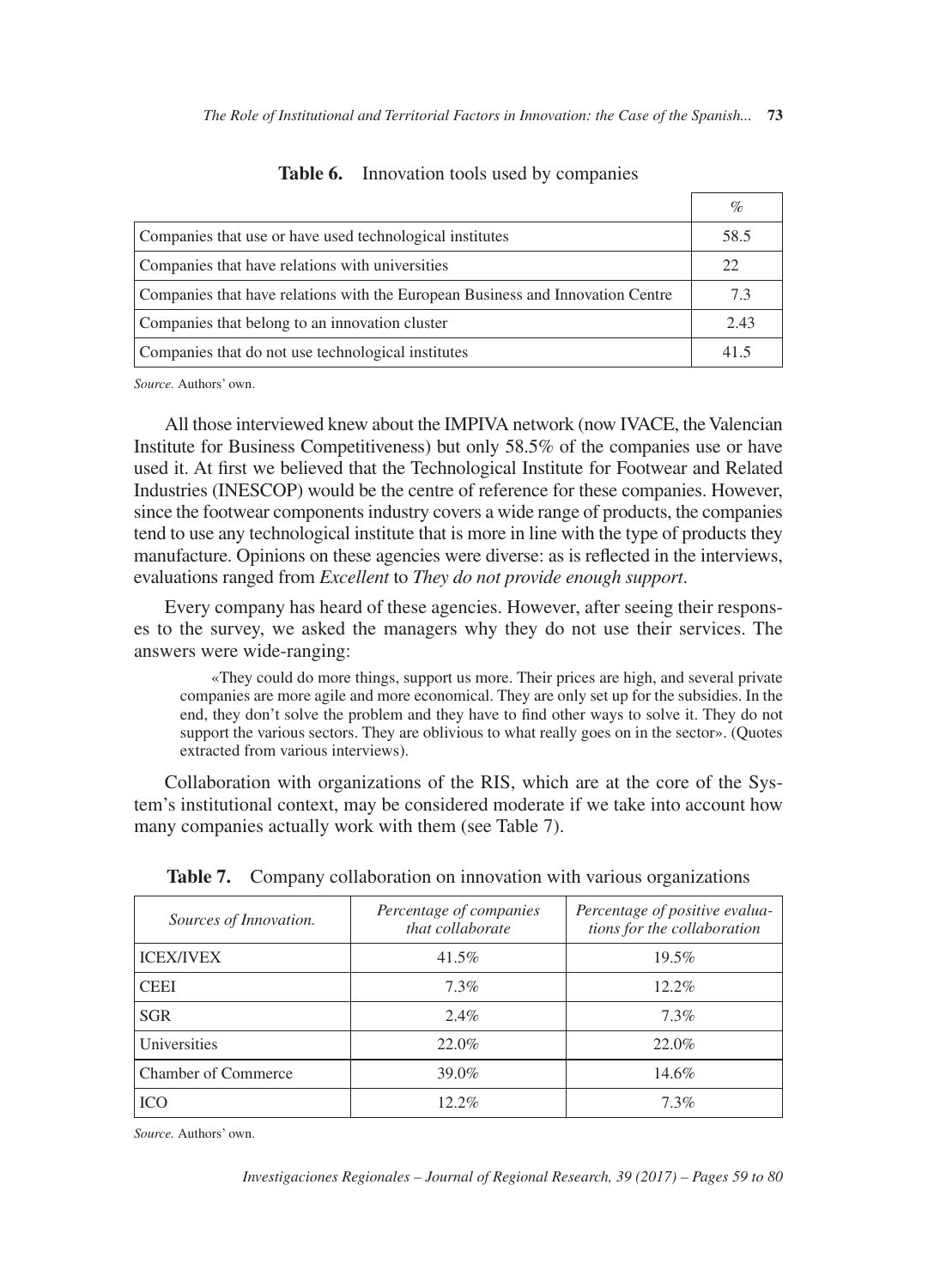The organizations with which the companies most collaborate are ICEX/IVEX (41.5%), the Chamber of Commerce (39%), and the universities (22%). However, in general, the evaluations by the companies are not positive (the evaluations were made by both collaborating and non-collaborating companies).

At this point it is interesting to know the companies' evaluations of the role played by certain public instruments in opening markets and promoting innovation. In general, the companies do not have a favourable opinion of organizations such as ICEX/IVEX or the Chamber of Commerce (see Tables 8 and 9), complaining that they are too bureaucratic and do not achieve the objectives for which they were created (e.g. commercial expansion). Some companies do believe they are necessary, however.

|                                      | %    |
|--------------------------------------|------|
| Companies that use or have used IVEX | 41.5 |
| Companies that have not used IVEX    | 58.5 |
| <b>TOTAL</b>                         | 100  |

**Table 8.** Company collaboration with IVEX

*Source.* Authors' own.

We found that 58.5% of companies did not use the services of IVEX and that 61% did not use the services of the Chamber of Commerce. These data confirm the belief that the resources of the sector's institutional subsystem are under-used.

#### **Table 9.** Company collaboration with the Chamber of Commerce, Industry and Navigation

|                                                                                       | $\%$ |
|---------------------------------------------------------------------------------------|------|
| Companies that use or have used the Chamber of Commerce, Industry and Navi-<br>gation | 39   |
| Companies that do not use the Chamber of Commerce, Industry and Navigation            | 61   |
| <b>TOTAL</b>                                                                          | 100  |

*Source.* Authors' own.

Among the reasons given for not using the services of IVEX, ICEX or the Chamber of Commerce, the managers cite:

«The network is impressive but it is not being used as it should. They are not agile organizations; it's more profitable to do it yourself than to wait for these institutions to respond. They are not very useful; there are private companies today that do the same thing much better, opening up markets themselves and providing business contacts. Our company is currently following another strategy. There's too much bureaucracy. They are not practical». (Quotes extracted from various interviews).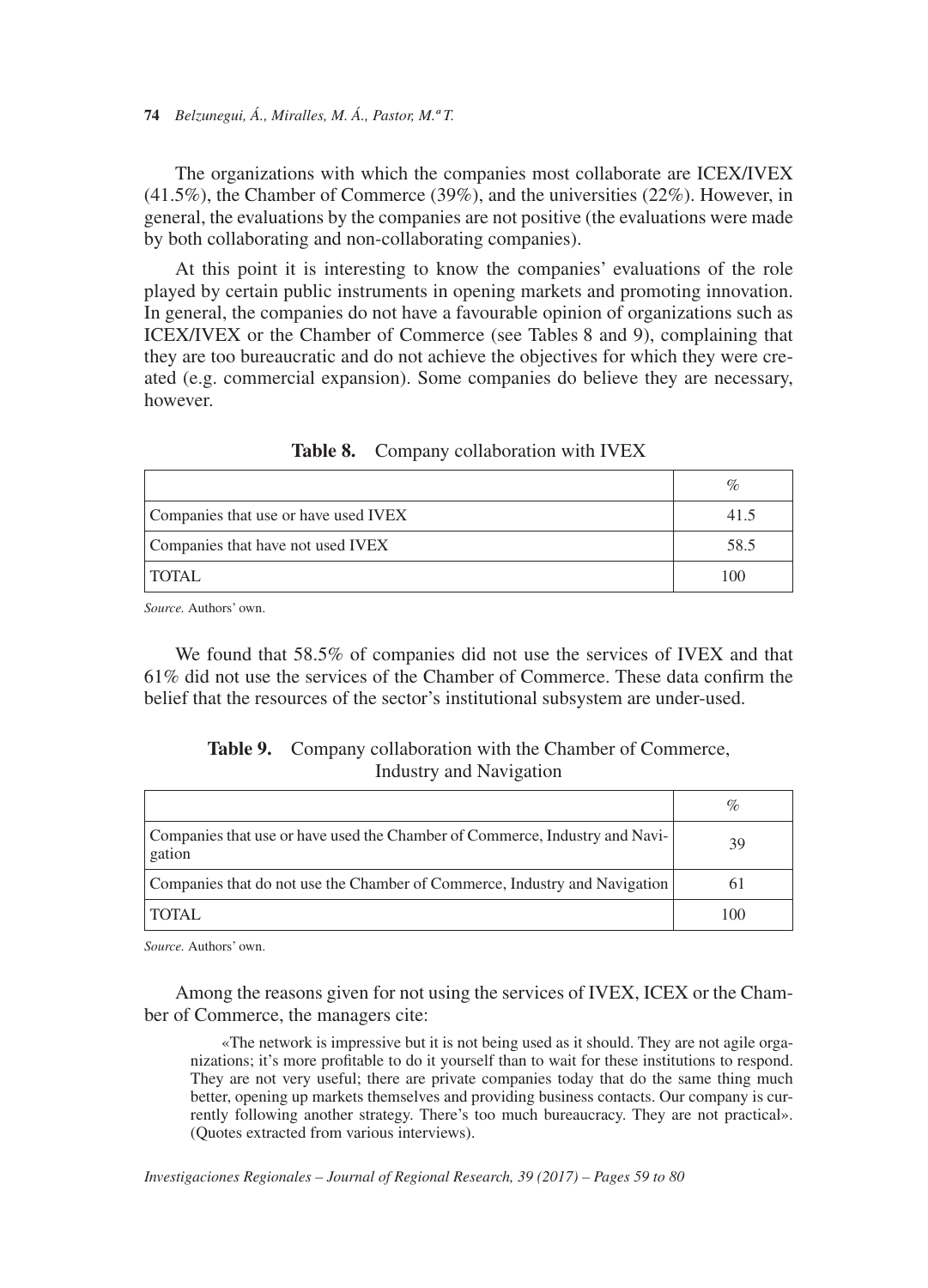In line we our earlier observation regarding the *ad hoc* nature of innovation with little planning or structure, 56% of the companies reported that they self-finance their innovation, while 39% also obtain external finance. Only 2.4% rely exclusively on external finance for their innovation.

Interestingly, 88% of the companies value their location in the so-called 'Shoe Valley' very highly. Since this is a location where contacts between companies are established, level of proximity has a role in the innovation processes. The reasons given by the managers to justify their location are:

«It is our original market; we were born in this region. We have a wide range of suppliers that are a source of innovation (materials, and products related to their production). It's still part of their local and provincial market. We should not forget that the location with highest production of footwear in Spain is the Vinalopó Valley (Elche, Elda, Petrel, Villena, etc.). Qualified manpower is available for this production. Locating in this productive atmosphere generates positive synergies and competition between clients and suppliers, which leads to proactive attitudes on behalf of the companies. A wealth of knowledge and know-how and an entrepreneurial spirit have amassed in this region». (Quotes extracted from various interviews).

#### **6. Conclusions**

Our study confirms that companies in the footwear components industry basically use their relationships with other companies in the region to introduce innovation. This does not mean that other ways to promote innovation, e.g. collaborating with other agents (e.g. technological institutes) or attending trade fairs (usually overseas), do not take place. Companies also use consultancy firms and organizations that provide advanced services. Most companies also keep in direct contact with suppliers and customers, which helps them directly or indirectly to keep a close eye on technological developments.

Indirectly, they also employ an informal brainstorming process with their R&D teams and workers to discuss how a given process, product or innovation may be implemented. In most companies, this brainstorming activity does not take place through formally established processes but as the information becomes available and the company's needs arise. A reverse/re-engineering process is employed informally to obtain information about new products and processes. Since the companies in the sector are small or medium-sized, any knowledge about an innovation spreads quickly through the organization.

Depending on the type of product they manufacture, the companies' production processes involve using their own technology, adapted outsourced technology or outsourced technology (franchises). Producers of chemical products, and even some producers of machinery, use their own technology while companies that manufacture soles, laces, thread or leather use adapted outsourced technology.

The most important sources of innovation are customers and suppliers. One way to acquire innovation is by attending sectoral trade fairs or other fairs where a poten-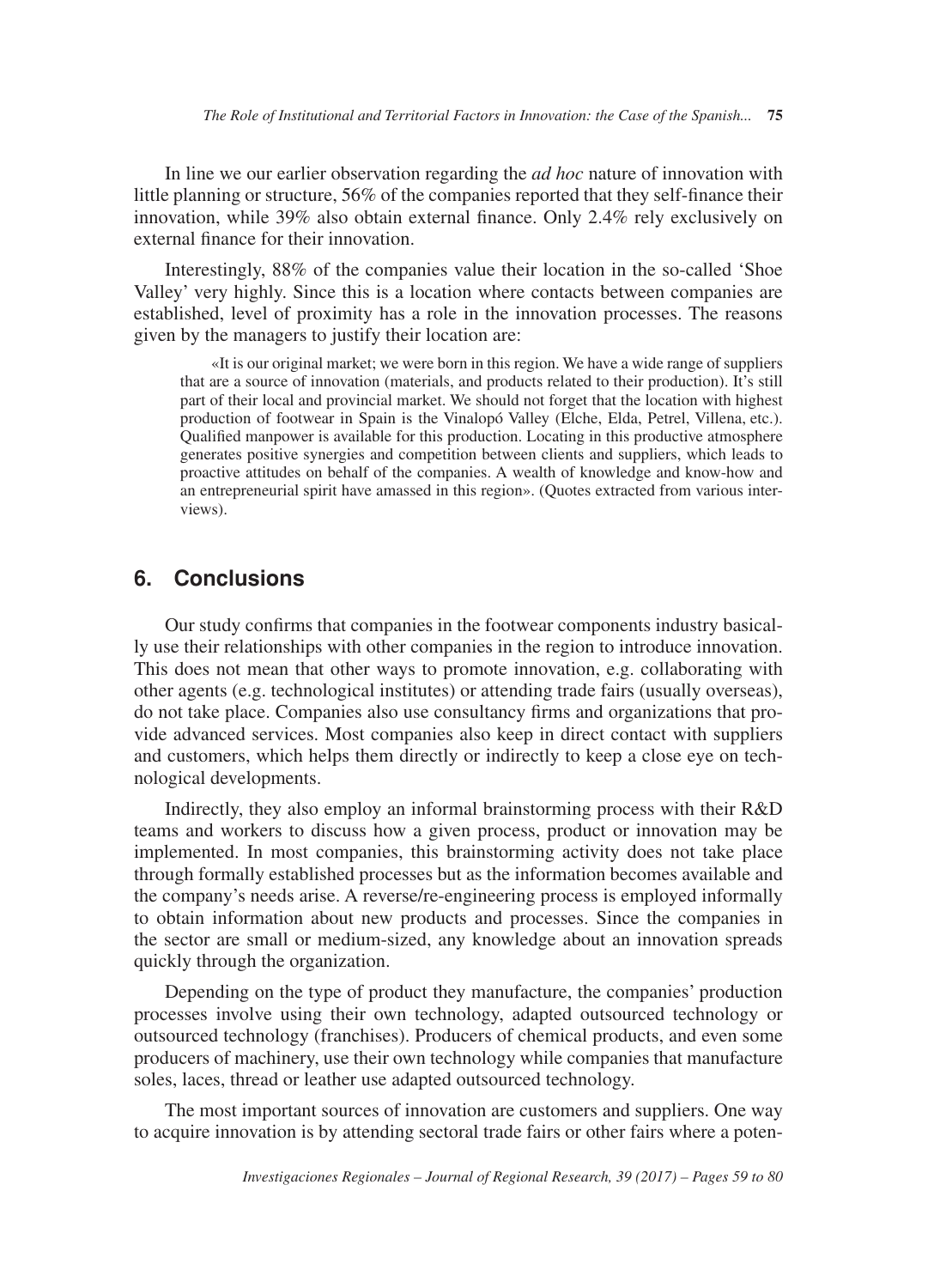tial application exists for their products. We understand that this task may be part of a technology watch process. These innovation sources are components of the business network subsystem that forms part of the RIS. Similarly, only 5% of the companies in our sample stated that they use technology centres as their source of innovation, though most companies know about them.

Every manager interviewed said they were familiar with the IMPIVA network (now IVACE) and 58.5% of the companies reported using it. However, as we mentioned earlier, they do not use it as a source of innovation. Initially we believed, due to its name, that the companies would naturally use the Technological Institute for Footwear and Related Industries (INESCOP). However, since the footwear components industry covers a wide range of products, the companies tend to use a range of Spanish (e.g. AITEX, AIJU, IBV, AIDICO, ITENE, AIDIMA) or foreign (e.g. SA-TRA (Shoe, and Allied Trades Research Association)) organizations. The companies also employ the services of inspection, verification and testing bodies such as SGS or organizations such as the CDTI (Centre for Industrial Technological Development). We found that companies initially used the original institute for the footwear sector but after diversifying production joined other organizations whose products they believe fall more within their field of action.

The companies' overall assessment of the RIS, based on the responses of the managers we interviewed, is that it is important to have the support of all the entities, institutions and bodies that make up the RIS as an institutional subsystem but that these do not act decisively enough on issues regarding innovation in this sector. Technological institutes are undoubtedly important but, according to the managers, they should be closer to small and medium-sized companies and expand their range of activities from testing and trialling to also include the acquisition of subsidies. Nine companies in our sample (22%) have a relationship with a university. In general, however, there is little connection between the universities and the business world and so the synergies that could be developed between them are under-exploited.

The companies do not have a very favourable opinion of instruments such as IVEX/ICEX or the Chamber of Commerce, Industry and Navigation, whose objectives include expanding the markets. In our sample, 58.5% of companies stated that they have never used the Valencian Export Institute and 60.1% stated that they have never used the Chamber of Commerce. The companies complained that these organizations are not agile enough, are too bureaucratic, and do not fulfil the objectives for which they were set up, arguing that private companies are better at opening up markets and providing contacts. Some companies do see them as necessary, however.

According to the companies, public innovation policies have not worked as anticipated. The level of participation (36.6%) is not very high. Only 29.3% provided a positive assessment, complaining that they are too bureaucratic, that paperwork is too difficult to process, and that the companies have to fit the subsidy rather than the other way round. Some managers admitted that this may be due to a lack of knowledge on their part. They also expressed the opinion that it is better to have them whether they actually use them or not. Most managers (88%), when asked whether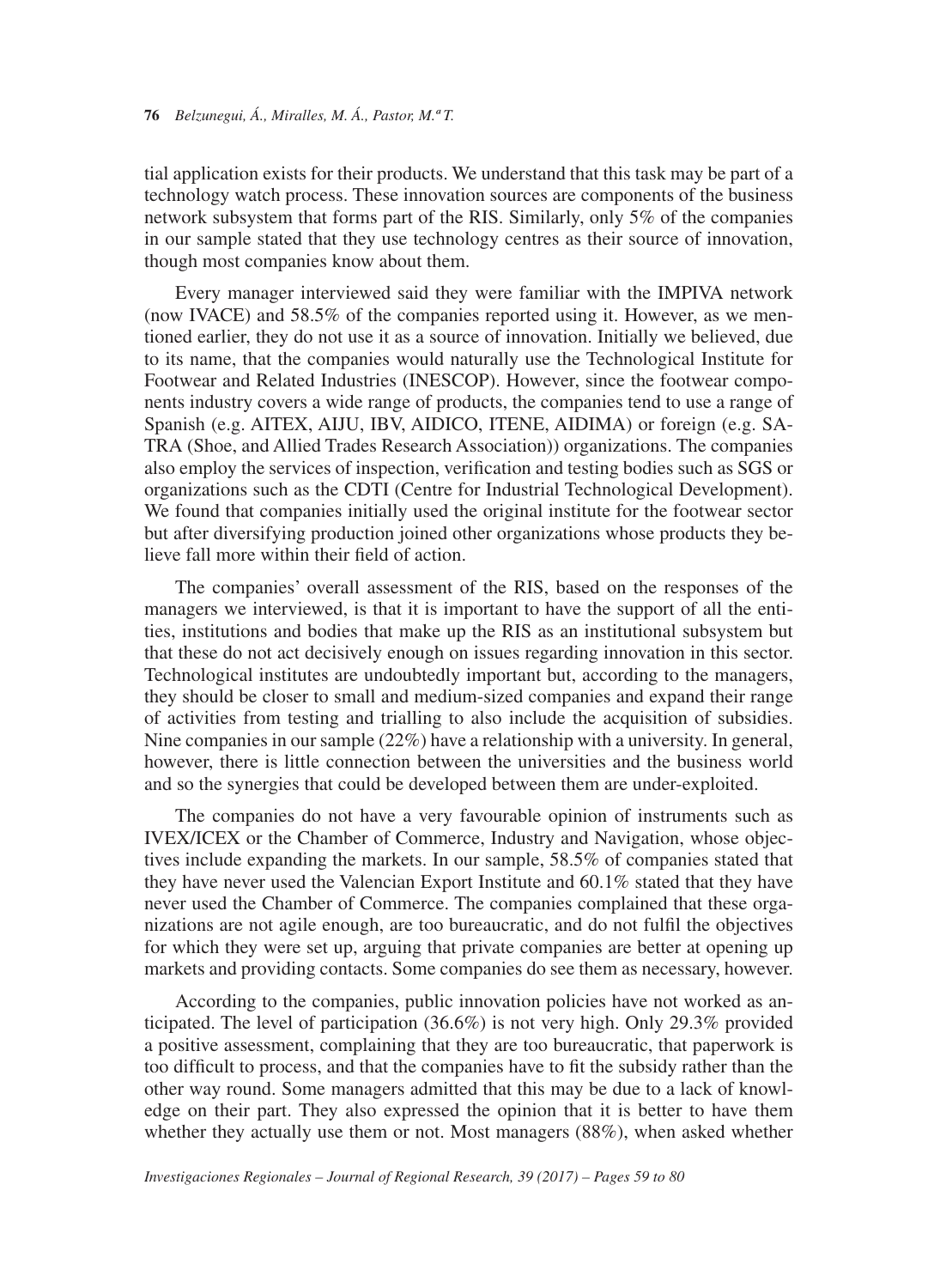they would innovate if these programmes did not exist, replied that they would innovate in exactly the same way.

In short, in this paper we have focused on the footwear components industry (mainly in the city of Elche) in order to analyse part of the business fabric of the Valencian Community. Among other issues, we have highlighted the strategies employed by these companies to tackle the financial recession. These include innovating within their sector and diversifying their products. Our data show that the companies base their innovation strategies mainly on formal and informal relationships between regional businesses, though relations with institutional agents of the RIS are not ruled out. However, these agents are less important for the innovative strategies of these companies. Indeed, companies have more confidence in their own internal dynamics than in the institutional agents operating in the region. For this reason they attach great importance to their location in the 'Shoe Valley' as a source of innovation. Location is therefore highly relevant as a space where multiple interactions between companies (suppliers and customers, etc.) can take place. The innovation strategies of these companies involve using all the resources at their disposal, including the institutional resources of the RIS. However, their inter-company relationships, their connection to the market via clients and suppliers, and the synergies produced through sharing a given location appear to be more important for them. This mode of operation and this way of meeting the challenges of innovation are consistent with the fact that innovation is largely implemented without a specific organizational structure or medium- or long-term planning.

In this paper we have studied a subsector of industrial activity in a specific territory. Our findings shed light on an extensive field that focuses on the interaction between the economic and institutional stakeholders responsible for territorial development. In future studies it would be interesting to investigate the relationships between companies and universities, technological institutes and other RIS agents in order to promote innovation in companies located in a given territory and thereby help to increase their quality, competitiveness and productivity.

One limitation of this study is the fact that the sample was structural in nature and therefore did not cover the whole complexity that may arise in the business environment of 'Shoe Valley'. However, as we mentioned earlier, when selecting the 41 companies we attempted to represent the wide range of possible situations. Another limitation concerns the analysis, since these results cannot be generalized. However, they do illustrate the trends in the behaviour of the companies in this territorial context. The information we present here has been obtained exclusively from the companies in our sample. It would be interesting and indeed necessary in future studies to gauge the opinion of the institutional agents of the RIS. This would provide information about how these agents view the development of the sector and their relationships with the companies within it. Finally, we believe that specific sectoral studies of other industries that collaborate with institutional agents are needed in order to determine whether the observations we have made in this study can be extended to other areas. This comparative element is essential in studies that relate companies to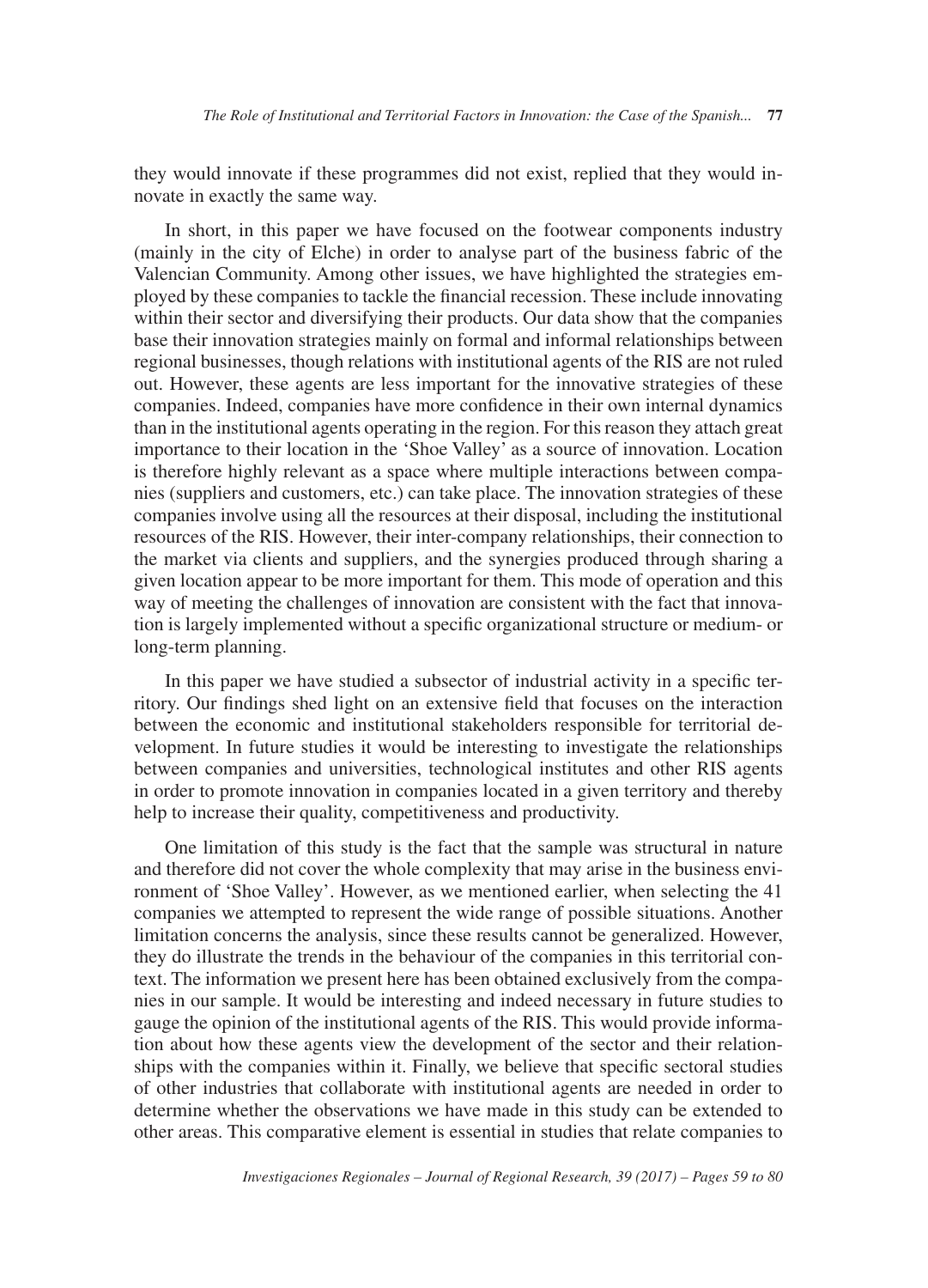their territory because it identifies the role played by institutional agents of the RIS in other sectors.

From the information obtained in this study we can make the following recommendations regarding the links between the various RIS agents:

- The procedures involved in acquiring RIS public innovation funds should be simplified. This requires setting up teams of technicians with members from companies and the agencies responsible for facilitating access to such funds.
- Relationships between companies and universities on innovation issues should be strengthened by establishing a medium-term action plan to enable the transfer of knowledge from the universities to the business fabric.
- The structure of RIS institutional agents should be simplified since the current perception among companies is that there are too many of them and that their competencies overlap.
- Companies should be advised to create stable in-house innovation structures that can plan innovation processes in the medium and long term. These structures could involve the participation of staff from technological institutes that provide support in the sector.
- The proper functioning of the Valencian Innovation System should be promoted. The autonomous government of the Valencian Community, companies, universities and other agents should combine their efforts and criteria so that the Community can indeed become «a learning region».

## **7. References**

- Ahedo, M., Pizzi, A., and Belzunegui, A. (2014): *Innovación y desarrollo. El caso de Cataluña*, Valencia: Tirant Lo Blanc.
- Anderson, M., and Karlsson, C. (2004): «Regional Innovation Systems in Small & Medium-Sized Regions. A Critical Review & Assessment», *CESIS Electronic Working Paper Series,*  núm. 10. A.
- Asheim, B. T., and Gertler, M. (2005): «The Geography of Innovation: Regional Innovation Systems», in Fagerberg, J., Mowery, D., and Nelson, R. (eds.), *The Oxford Handbook of Innovation,* Oxford, Oxford University Press, 2005, pp. 291-317.
- Asociación Nacional de Componentes del Sector Calzado (2016): Memoria de actividades, Valencia, ANCSC.
- Ayuntamiento de Elche (2015): *Informes estadísticos: Empresa, Empleo, Industria,* Ayuntamiento de Elche, *http://www.elche.es/media/tinyimages/file/Industria2015.pdf*.
- (2016): *Informes estadísticos: Empresa y Mercado de Trabajo*, Ayuntamiento de Elche, *http://www.elche.es/media/tinyimages/file/Empresa2016.pdf.*
- Carter, C., and Willians, B. (1959): «The characteristics of technically progressive firms», *Journal of Industrial Economics*, 7(2), 87-104.
- Cooke, P. (1992): «Regional Innovation Systems: Competitive Regulation in the New Europe», *Geoform*, 23(3), 365-382.
- Cooke, P., Roper, S., and Wylie, P. (2003): «The Golden Thread of Innovation' and Northern Ireland's Evolving Regional Innovation System», *Regional Studies,* 37(4), 365-379.

*Investigaciones Regionales – Journal of Regional Research, 39 (2017) – Pages 59 to 80*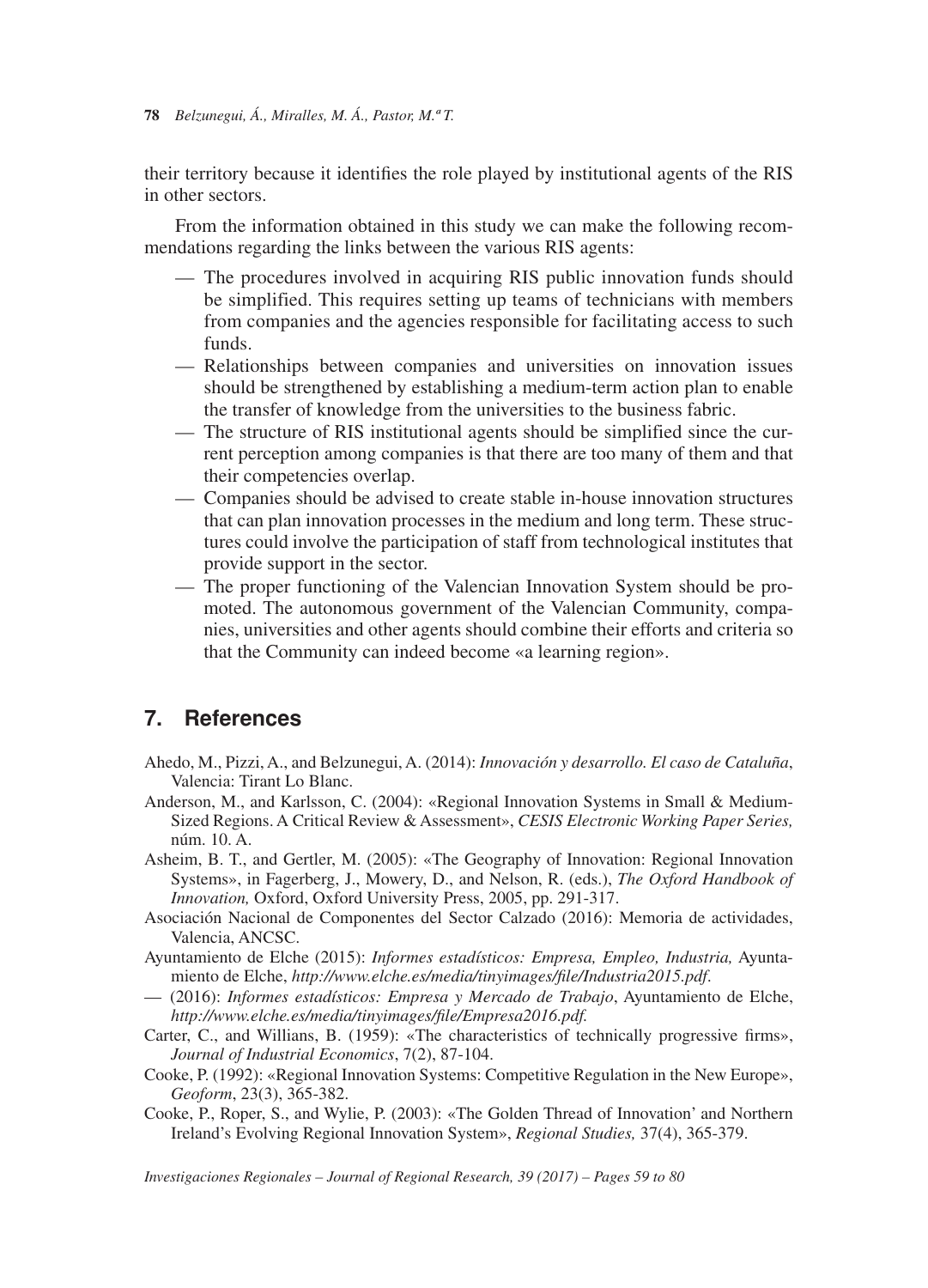Doloreux, D. (2004): «Regional innovation systems in Canada: A comparative study», *Regional Studies,* 38, 479-492.

Escorsa P., and Valls, J. (2005): *Tecnología e innovación en la empresa*, México, Alfaomega.

- Fernández de Lució, I., Gutiérrez, A., Azagra, J., and Jiménez, F. (2000): «El Sistema Valenciano de Innovación en el inicio del siglo xxi», *Revista Valenciana d'Estudis Autonomics.* núm. 30, pp. 7-64.
- Fernández de Lució, I., Gutiérrez, A., Azagra, J., and Jiménez, F. (2001): «Las debilidades y fortalezas del Sistema Valenciano de Innovación», *Sistemas Regionales de Innovación,* pp. 251-279, Servicio Editorial Universidad del País Vasco.
- Garofoli G. (1986): «Modelos locales de desarrollo», *Estudios Territoriales,* 22, 158-168.
- Generalitat Valenciana (2015): «Informe Alto Consejo Consultivo en I+D+i de la Presidencia de la Generalitat. Secretaria técnica», Valencia, Generalitat Valenciana.
- Gómez J. M., and Vaquero M. A. (2015): «Análisis exploratorio de la relación pertenencia a un clúster y carácter global de la empresa», *Economía Industrial*, 397, 47-57.
- Heijs, J., Buesa, M., and Baumert, T. (2007): «Sistemas nacionales de innovación: conceptos, perspectivas y desafíos», en Buesa, M., and Heijs, J. (coords.), *Sistemas regionales de innovación. Nuevas formas de análisis y medición*, pp. 17-64, Madrid, Fundación de las Cajas de Ahorros.
- Hommen, L., and Doloreux, D. (2003): «Is the regional Innovation System Concept at the End of Its Life Cycle?», *Paper in the Conference Innovation in Europe: Dynamics, Institutions and Values,* Denmark, Roskild University.
- Instituto Valenciano de la Competitividad Empresarial (IVACE) (2016): *Calzado y componentes de la Comunidad Valenciana. file:///C:/Users/usuari/Downloads/CALZA-DOCVWEB2016%20(1).pdf.*
- Lundvall, B. (ed.) (1992): *National systems of Innovation. Towards a theory of innovation and interactive learning*, London*,* Pinter Publisher.
- Maillat, D. (1995): «Desarrollo territorial, milieu y política regional», en Vázquez Barquero, A., and Garofoli, G. (eds.), *Desarrollo Económico local en Europa,* Madrid, Colegio de Economistas de Madrid, 37-52.
- Marshall, A. (1919): *Industry and Trade*, London, Macmillan.
- Marqueríe, C. (2016): «Hacia los ecosistemas de innovación», *Cinco Días*, *http://blogs.cincodias.com/innovacion-abierta/2016/02/hacia-los-ecosistemas-de-innovaci%C3%B3n.html.*
- Memoria de actividades de la Asociación Nacional de Componentes del Sector Calzado (2014, 2015): AEC, Madrid, *http://www.fcfs.es/actualidad/noticias/memoria-aec-2015*.
- Méndez, R. (1998): «Innovación tecnológica y reorganización del espacio industrial: una propuesta metodológica», *EURE*, *24*(73), pp. 31-54, *https://dx.doi.org/10.4067/S0250- 71611998007300002.*
- Morcillo P. (2006): *Cultura e Innovación empresarial. La conexión perfecta*, Madrid, Thompson.
- Navarro M. (2007): «Los sistemas regionales de innovación en Europa. Una literatura con claroscuros», *Documento de trabajo,* núm. 59, diciembre 2007, Madrid, Instituto de Análisis Industrial y Financiero.
- Navarro J. C., Benavente J. M, and Crespi, G. (2016): *The new imperative of innovation. Policy Perspectives for Latin America and the Caribbean.* IBD. Inter-American, Development Bank, Nueva York.
- Nieto, J. (2008): *Y tú... ¿Innovas o Abdicas?*, Valencia, UPV.
- Olazarán M., Albizu E., and Otero B. (2008): *Innovación en las pequeñas y medianas empresas industriales guipuzcoanas*, Bilbao, Servicio Editorial de la UPV-EHU.
- Pavón, J., and Hidalgo, A. (1997): *Gestión e innovación: un enfoque estratégico*, Madrid, Pirámide.
- Perroux, F. (1955): «Note sur la notion de pôle de croissance», *Économie appliquée*, 8, 307- 320.